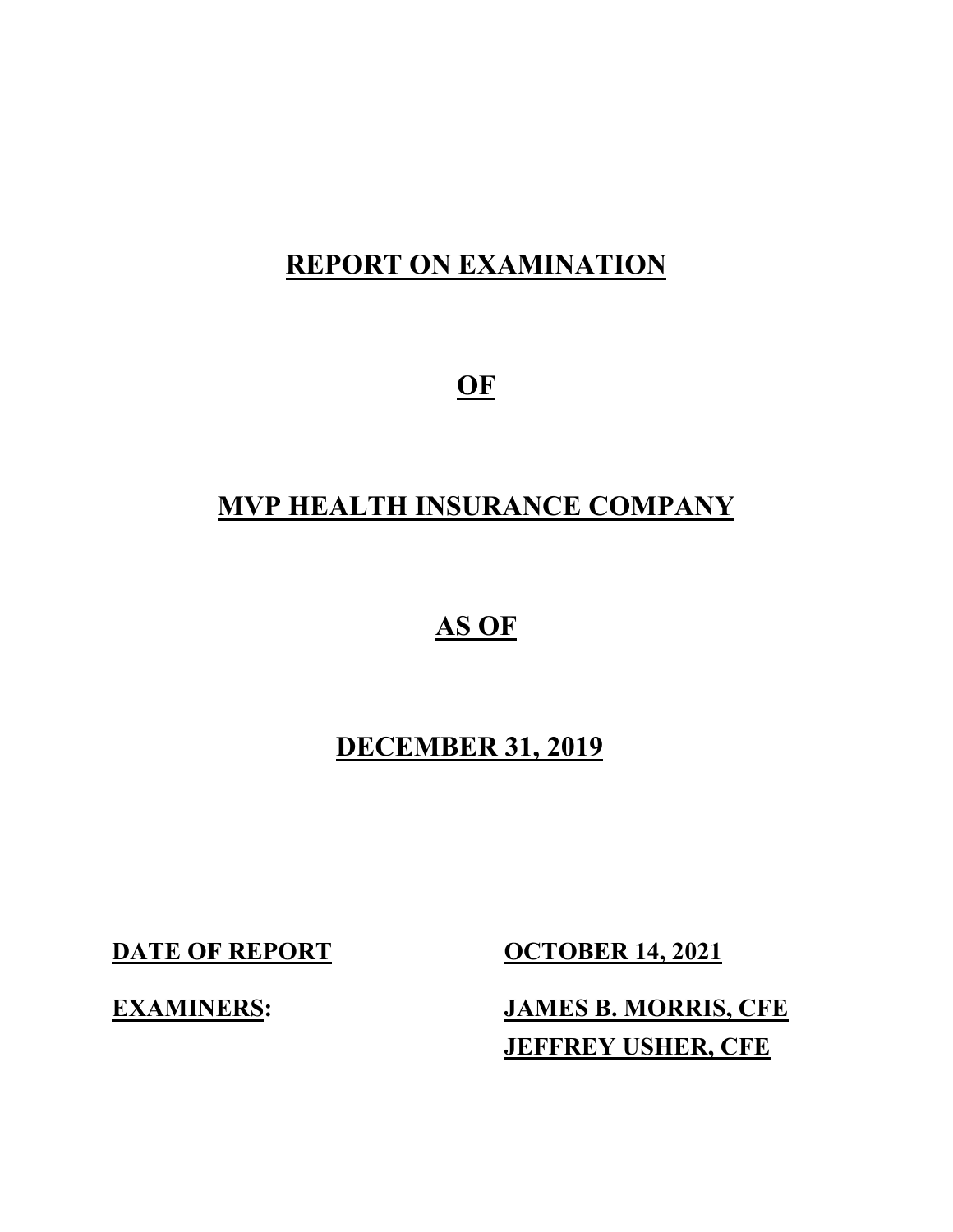### **TABLE OF CONTENTS**

### **ITEM NO. PAGE NO.**

| 1. | Scope of the examination                                                                                                                                                                                                  | $\overline{2}$                  |
|----|---------------------------------------------------------------------------------------------------------------------------------------------------------------------------------------------------------------------------|---------------------------------|
| 2. | Description of the Company                                                                                                                                                                                                | 5                               |
|    | Corporate governance<br>A.<br><b>B.</b><br>Territory and plan of operation<br>Reinsurance<br>C.<br>Holding company system<br>D.<br>Significant operating ratios<br>Е.<br>Affirmation of prior report on examination<br>F. | 7<br>12<br>13<br>14<br>20<br>20 |
| 3. | <b>Financial statements</b><br>Balance sheet<br>$A_{\cdot}$<br>Β.<br>Statement of revenue and expenses and capital and<br>surplus                                                                                         | 21<br>22<br>23                  |
| 4. | Claims unpaid                                                                                                                                                                                                             | 25                              |
| 5. | Subsequent events                                                                                                                                                                                                         | 25                              |
| 6. | Compliance with prior report on examination                                                                                                                                                                               | 27                              |
| 7. | Summary of comments and recommendations                                                                                                                                                                                   | 28                              |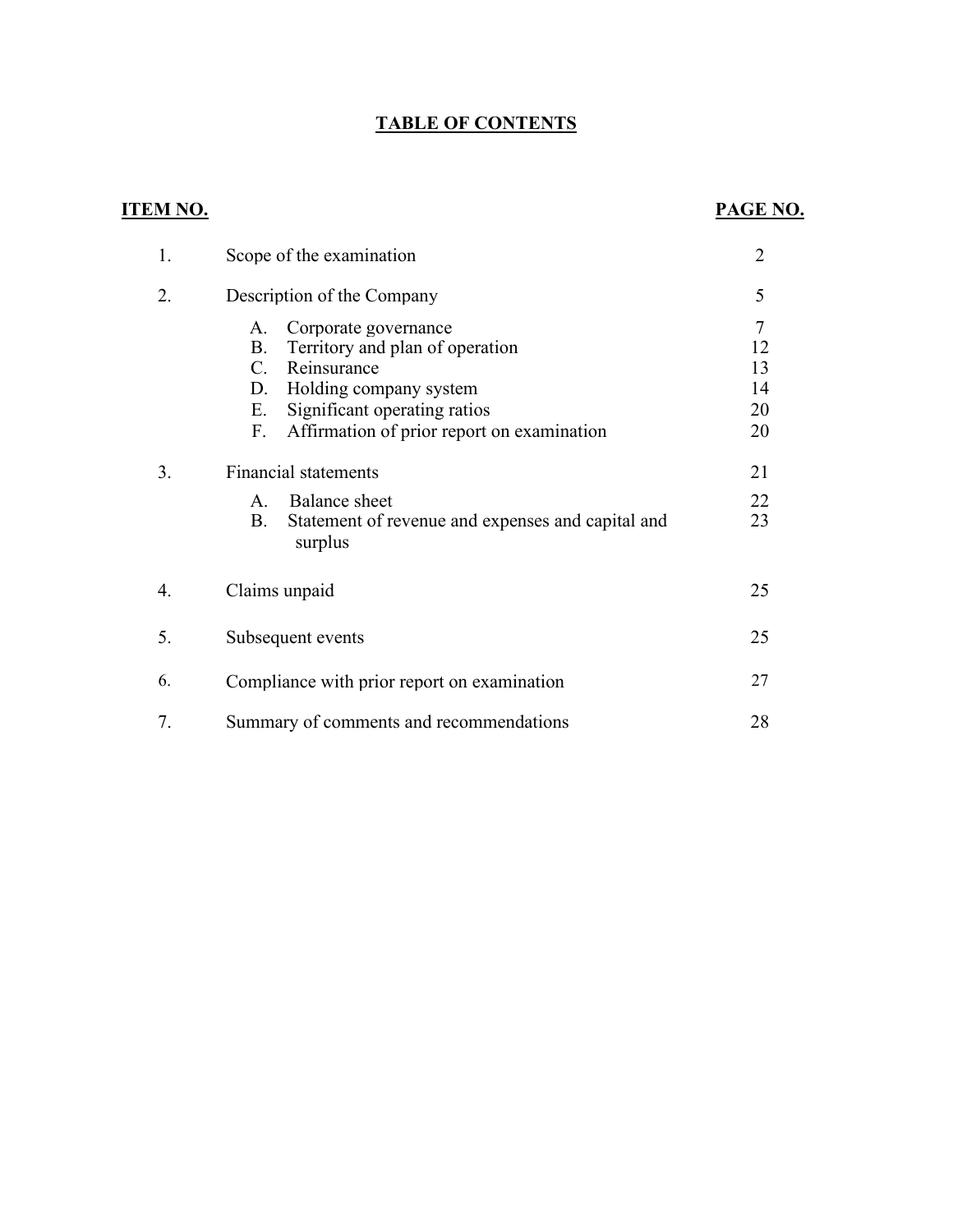

**KATHY HOCHUL ADRIENNE A. HARRIS**<br>
Governor **Acting Superintendent** Acting Superintendent

October 14, 2021

Honorable Adrienne A. Harris Acting Superintendent of Financial Services Albany, New York 12257

Madam:

Pursuant to the requirements of the New York Insurance Law, and acting in accordance with the instructions contained in Appointment Number 32180, dated December 21, 2020 attached hereto, we have made an examination into the condition and affairs of MVP Health Insurance Company, a for-profit stock company licensed pursuant to the provisions of Article 42 of the New York Insurance Law, as of December 31, 2019. The following report is respectfully submitted.

The examination was conducted remotely due to the restrictions relating to the COVID-19 pandemic.

Wherever the designations "MVPHIC" or the "Company" appear herein, without qualification, they should be understood to indicate MVP Health Insurance Company.

Wherever the designation the "MVP Companies" appears herein, without qualification, it should be understood to indicate MVP Health Plan, Inc., MVP Health Insurance Company and MVP Health Services Corp., collectively.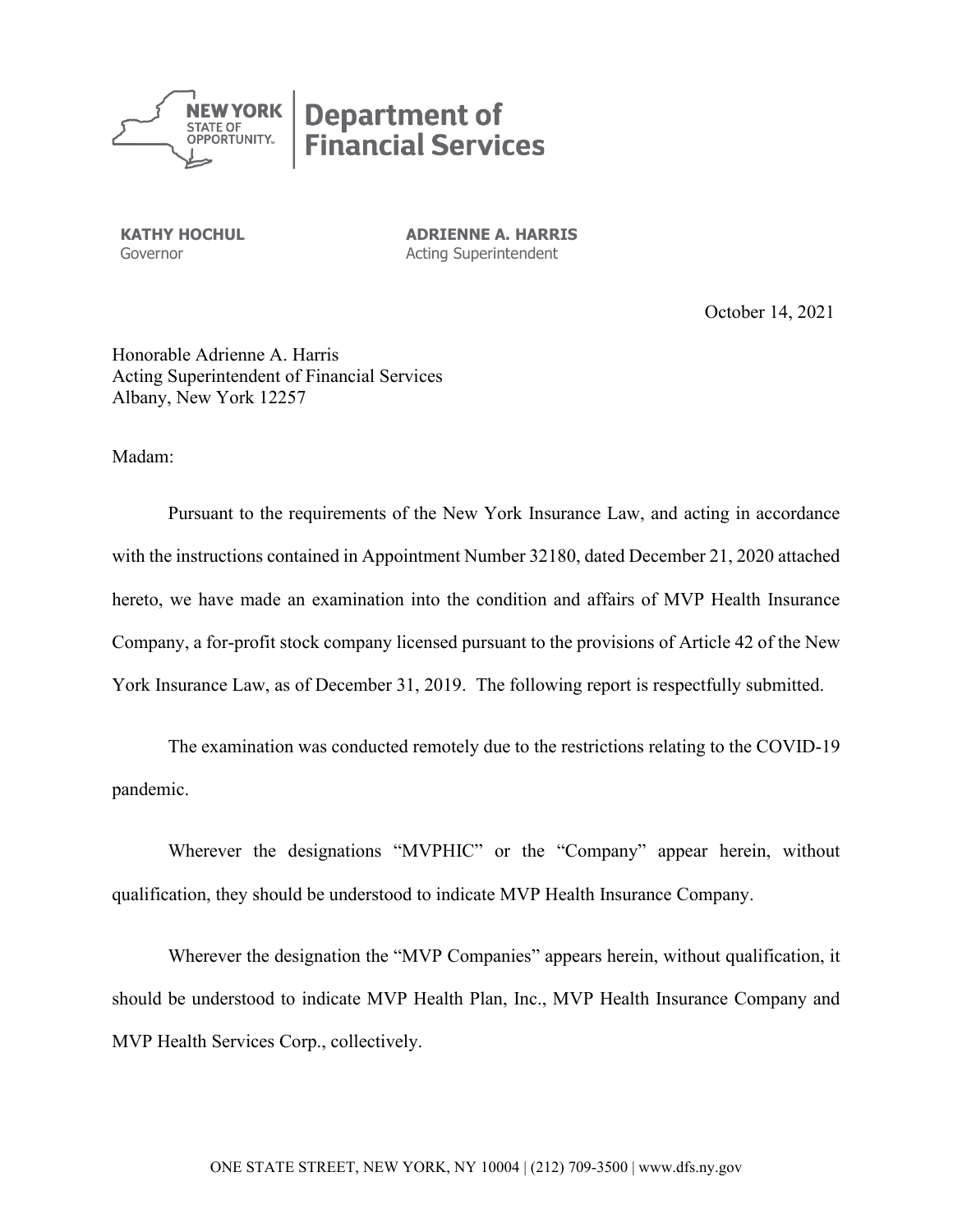Wherever the designation "MVP" appears herein, without qualification, it should be understood to indicate MVP Health Care, Inc., the ultimate parent of the MVP Companies.

Wherever the designation the "Department" appears herein, without qualification, it should be understood to indicate the New York Department of Financial Services.

A separate Medical Loss Ratio ("MLR") examination of MVPHIC was conducted as of December 31, 2019, to assess compliance with the requirements of Title 45 of the Code of Federal Regulations, Part 158, which implements Section 2718 of the Public Health Service Act. A separate report will be submitted.

Concurrent Financial and MLR examinations were made of MVP Health Plan, Inc. ("MVPHP"), a not-for-profit health maintenance organization ("HMO") certified pursuant to the provisions of Article 44 of the New York Public Health Law and MVP Health Services Corp. ("MVPHSC"), a not-for-profit corporation licensed pursuant to the provisions of Article 43 of the New York Insurance Law. These two companies are affiliates within the MVP holding company system as detailed herein. Separate reports have been submitted for each of the above entities.

#### **1. SCOPE OF THE EXAMINATION**

The prior examination of the Company was conducted as of December 31, 2016. This examination of the Company was a financial examination as defined in the National Association of Insurance Commissioners ("NAIC") *Financial Condition Examiners Handbook, 2020 Edition* (the "Handbook") and covered the three-year period January 1, 2017 through December 31, 2019. The examination was conducted observing the guidelines and procedures in the Handbook. Where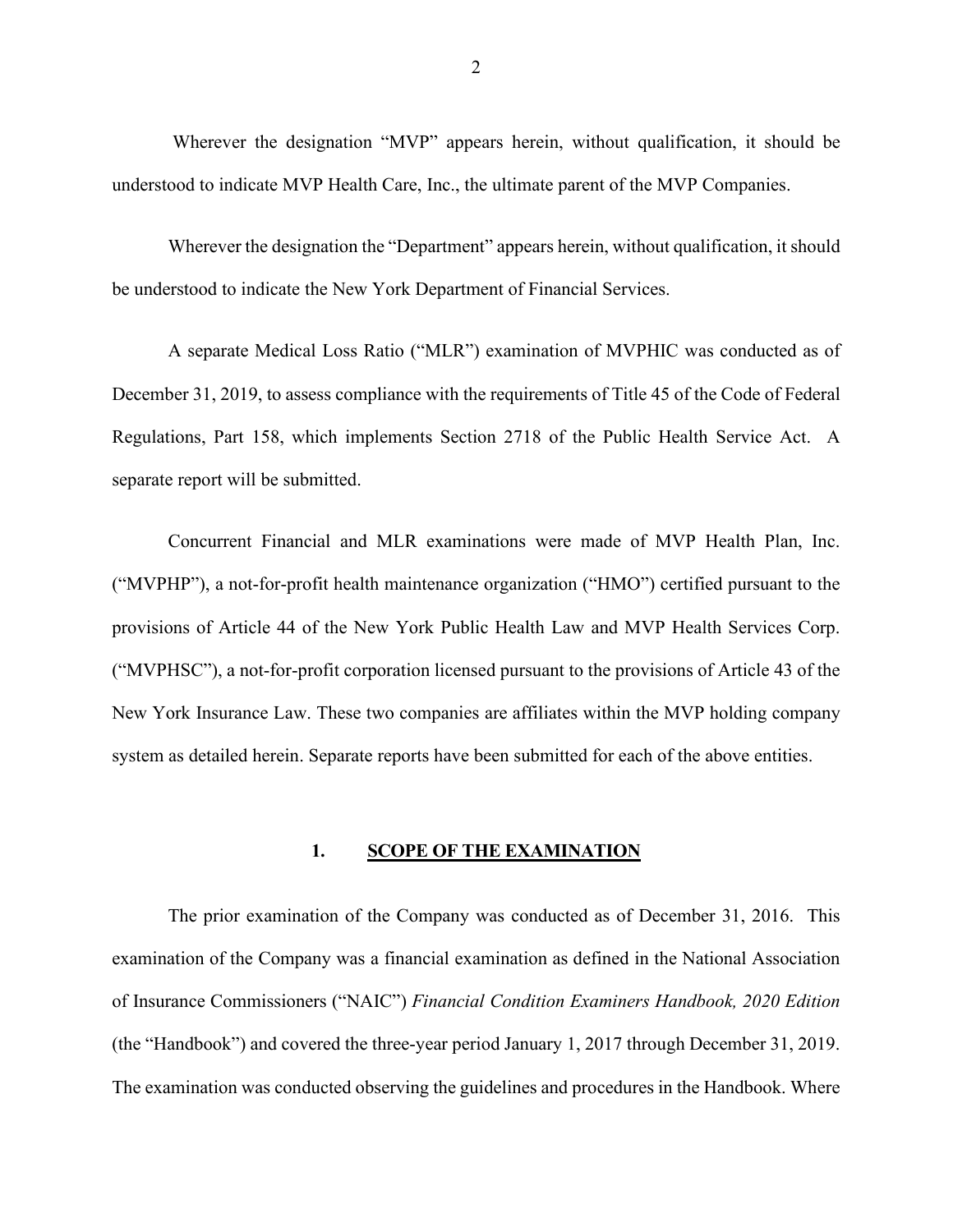deemed appropriate by the examiners, transactions occurring subsequent to December 31, 2019 were also reviewed.

The examination was conducted on a risk-focused basis in accordance with the provisions of the Handbook, which provides guidance for the establishment of an examination plan based on the examiners' assessment of risk in the Company's operations and utilizes that evaluation in formulating the nature and extent of the examination. The examiners planned and performed the examination to evaluate the Company's current financial condition, as well as to identify prospective risks that may threaten the future solvency of MVPHIC.

The examiners identified key processes, assessed the risks within those processes, and assessed the internal control systems and procedures used to mitigate those risks. The examination also included an assessment of the principles used and significant estimates made by management, an evaluation of the overall financial statement presentation, and determined management's compliance with the Department's statutes and guidelines, Statutory Accounting Principles, as adopted by the Department, and NAIC annual statement instructions.

Information concerning the Company's organizational structure, business approach, and control environment was utilized to develop the examination approach. The examination evaluated MVPHIC's risks and management activities in accordance with the NAIC's nine branded risk categories. These categories are as follows:

- Pricing / Underwriting
- Reserving
- Operational
- **Strategic**
- Credit
- **Market**
- **Liquidity**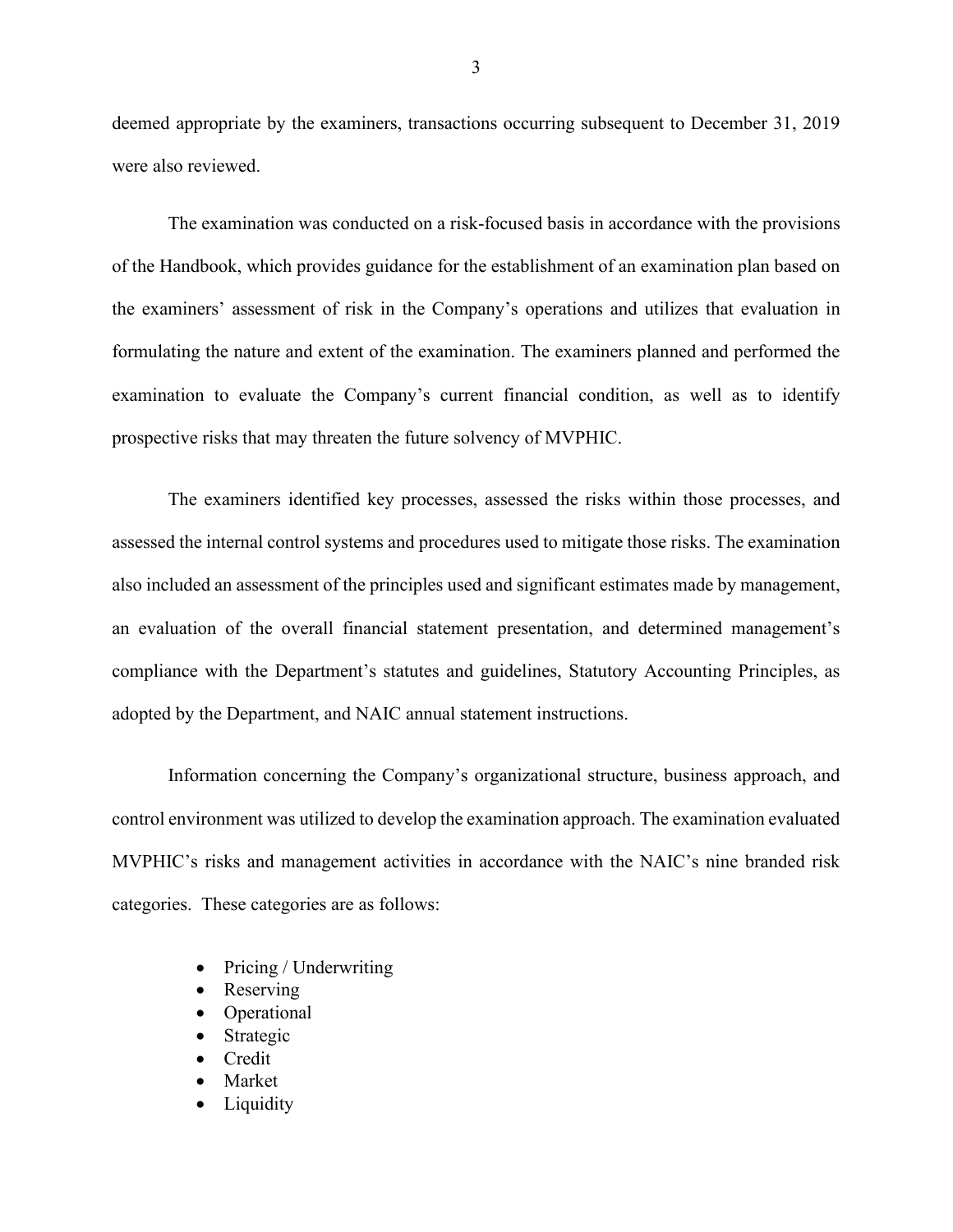- Legal
- Reputational

The examination also evaluated MVPHIC's critical risk categories in accordance with the

NAIC's ten critical risk categories. These categories are as follows:

- Valuation / Impairment of Complex or Subjectively Valued Invested Assets
- Liquidity Considerations
- Appropriateness of Investment Portfolio and Strategy
- Appropriateness / Adequacy of Reinsurance Program
- Reinsurance Reporting and Collectability
- Underwriting and Pricing Strategy / Quality
- Reserve Data
- Reserve Adequacy
- Related Party / Holding Company Considerations
- Capital Management

The Company was audited annually during the years 2017 through 2019 by the accounting firm KPMG, LLP ("KPMG"). The Company received an unmodified opinion in each of those years. Certain audit work papers of KPMG were reviewed and relied upon in conjunction with this examination. A review was also made of the ultimate parent's corporate governance structure, which included its Internal Audit function and Enterprise Risk Management program, as they relate to the Company.

A review was made of the Company's compliance with the provisions of Insurance Regulation No. 118 (11 NYCRR 89), "Audited Financial Statements." This regulation is based on the Model Audit Rule ("MAR"), as established by the NAIC, and all references to MAR within this report may be interpreted as reference to Regulation No. 118 (11 NYCRR 89).

Additionally, as part of this examination and in accordance with the provisions of the Handbook, a review was made of MVPHIC's computer systems and operations that support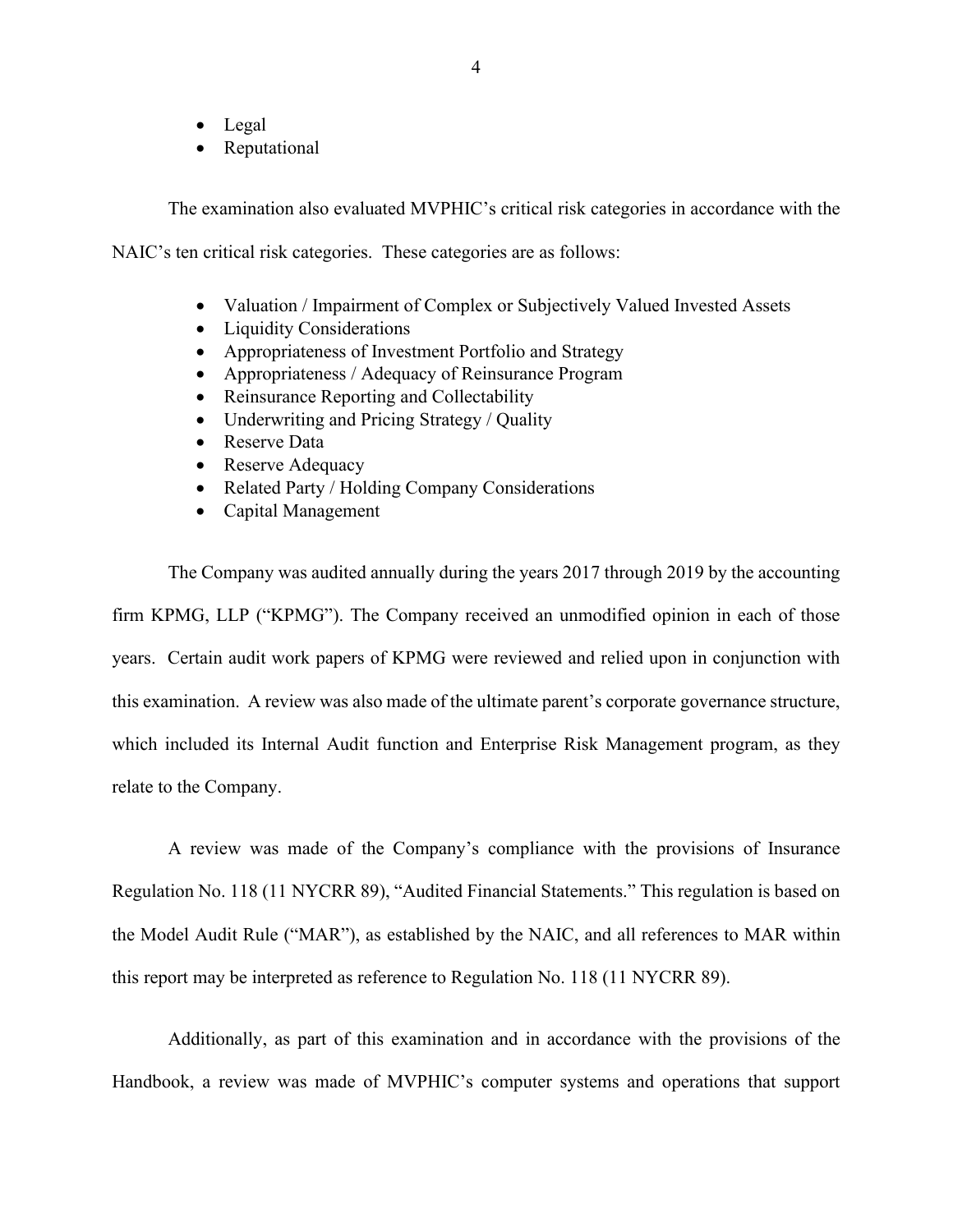MVPHIC on a risk-focused basis. Compliance with the provisions of the Financial Services Regulation No. 500 (23 NYCRR 500) – "Cybersecurity Requirements for Financial Services Companies" was also assessed.

This report on examination is confined to financial statements and comments on those matters which involve departures from laws, regulations or rules, or which require explanation or description.

#### **2. DESCRIPTION OF THE COMPANY**

MVP Health Insurance Company is a New York State for-profit accident and health insurance company incorporated on April 24, 2000, pursuant to Article 42 of the New York Insurance Law, to write insurance business as defined under Section 1113(a)(3) of the New York Insurance Law.

The Company began operations by delivering health care services in the State of New York in July 2001. The Company received approval to operate as an accident and health insurer in the State of Vermont on May 14, 2002.

The Company issued 60,000 shares of \$5.00 par value per share capital stock on December 14, 2000, for a sale price of \$5.00 per share, resulting in a total consideration of \$300,000. In addition, MVPHIC received a capital / surplus contribution of \$3,700,000 from its parent at that time, MVPHIC Holding Corp. In early 2002, the Vermont Department of Financial Regulation required an additional infusion of capital in order to issue a license to the Company. Therefore, the Company increased its paid-in capital from \$300,000 to \$2,000,000 by the sale of an additional 340,000 shares of \$5.00 par value per share common stock, which were issued on February 11,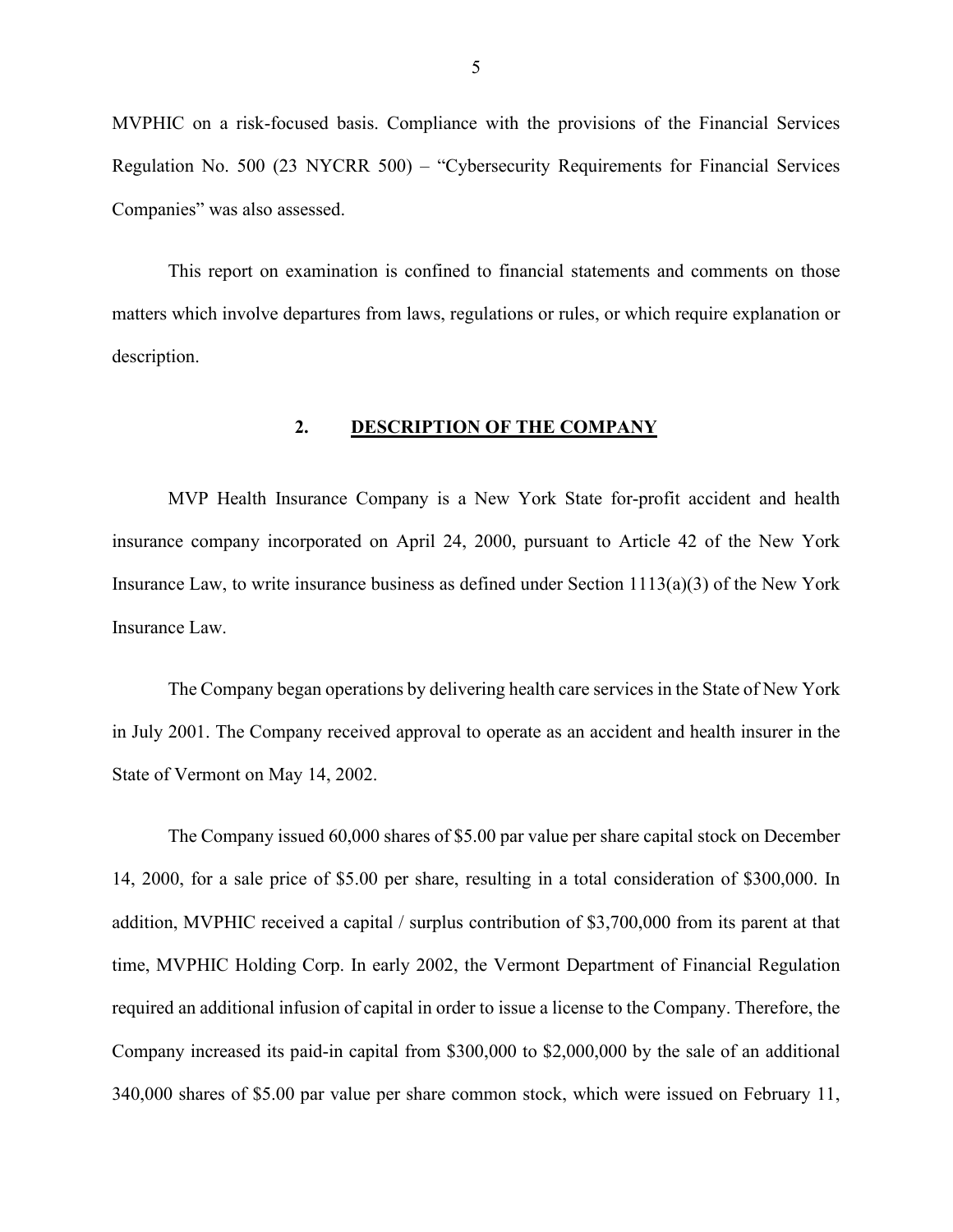2002. The shares were issued to its parent and the sole shareholder of the Company's outstanding stock, MVPHIC Holding Corp.

MVP submitted a letter dated December 14, 2017, to the Department requesting its approval for MVPHIC to redeem and retire shares of MVPHIC stock in an amount equal to \$21.5 million, pursuant to a Plan of Stock Redemption and Retirement (the "Plan"). Pursuant to the Plan, MVPHIC would repurchase 342,958 shares of its stock from MVPRT Holdings, Inc. ("MVPRT"), for a purchase price of \$21.5 million payable by MVPHIC to MVPRT. Upon consummation of the purchase price payment by MVPHIC to MVPRT, MVPHIC would immediately retire the shares as well as amend its corporate charter to provide that the authorized amount of capital stock of MVPHIC will be reduced to 57,042 shares of common stock at a par value of five dollars (\$5.00) per share. Subsequently, MVPRT would transfer \$21.5 million to MVPHSC. In support of this transfer, MVP stated there was a shift in the New York membership and annual premiums in products offered by MVPHIC to products offered by MVPHSC over the past few years. On December 31, 2017, the Department granted approval of the above referenced Plan.

The Company's authorized control level Risk-Based Capital ("RBC") was \$775,656 as of December 31, 2019. Its total adjusted capital was \$5,197,843 yielding an RBC ratio of 670.12% as of December 31, 2019. RBC decreased approximately 29% during the exam period primarily due to the reduction of capital and surplus associated with significant decreases in enrollment experienced by the Company over the last several years.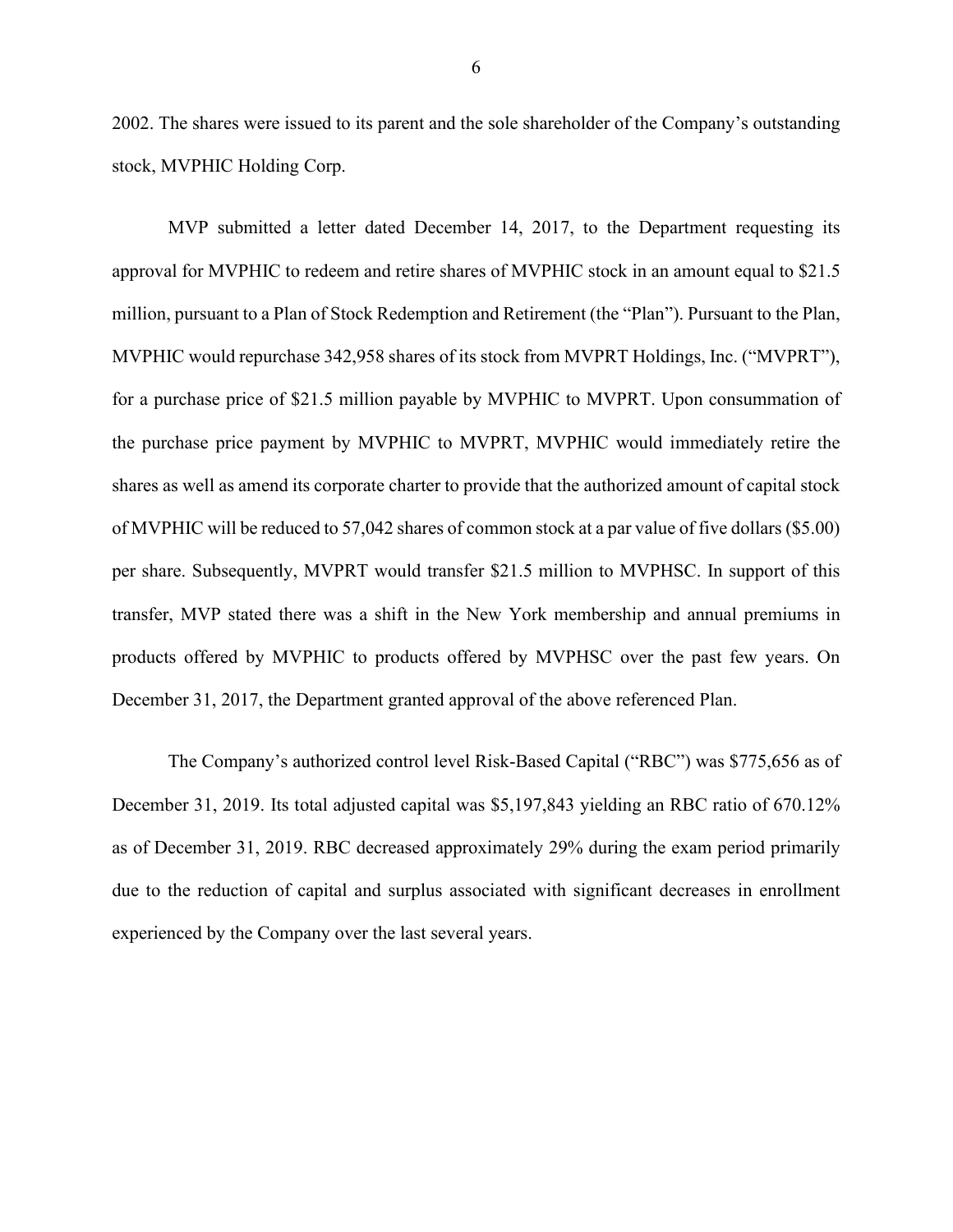A. Corporate Governance

Pursuant to the Company's charter and by-laws, management of the Company is to be vested in a board of directors ("Board") consisting of at least eight members. As of the examination date, the Board consisted of eight members, as set forth below.

As of December 31, 2019, the Board and their principal business affiliations were as follows:

| Name and Residence                                   | <b>Principal Business Affiliation</b>            |
|------------------------------------------------------|--------------------------------------------------|
| Karla Ann Austen<br>Saratoga, NY                     | Chief Financial Officer,<br><b>MVP</b> Companies |
| Monice Barbero, Esq.<br>Albany, NY                   | General Counsel,<br><b>MVP</b> Companies         |
| Burt Danovitz, Ph.D.<br>Clinton, NY                  | Self-employed,<br>Danovitz Consulting            |
| Dr. Richard Joseph D'Ascoli, M.D.<br>Schenectady, NY | Retired                                          |
| Christopher Del Vecchio<br>Schenectady, NY           | Chief Executive Officer,<br><b>MVP</b> Companies |
| Alan Paul Goldberg<br>Albany, NY                     | Retired                                          |
| Dr. David Spalding Pratt, M.D.<br>Rexford, NY        | Retired                                          |
| William Reddy<br>Rochester, NY                       | Retired                                          |

The Board met during each calendar year within the examination period in compliance with its charter and bylaws. A review of the Board's meeting minutes held during the examination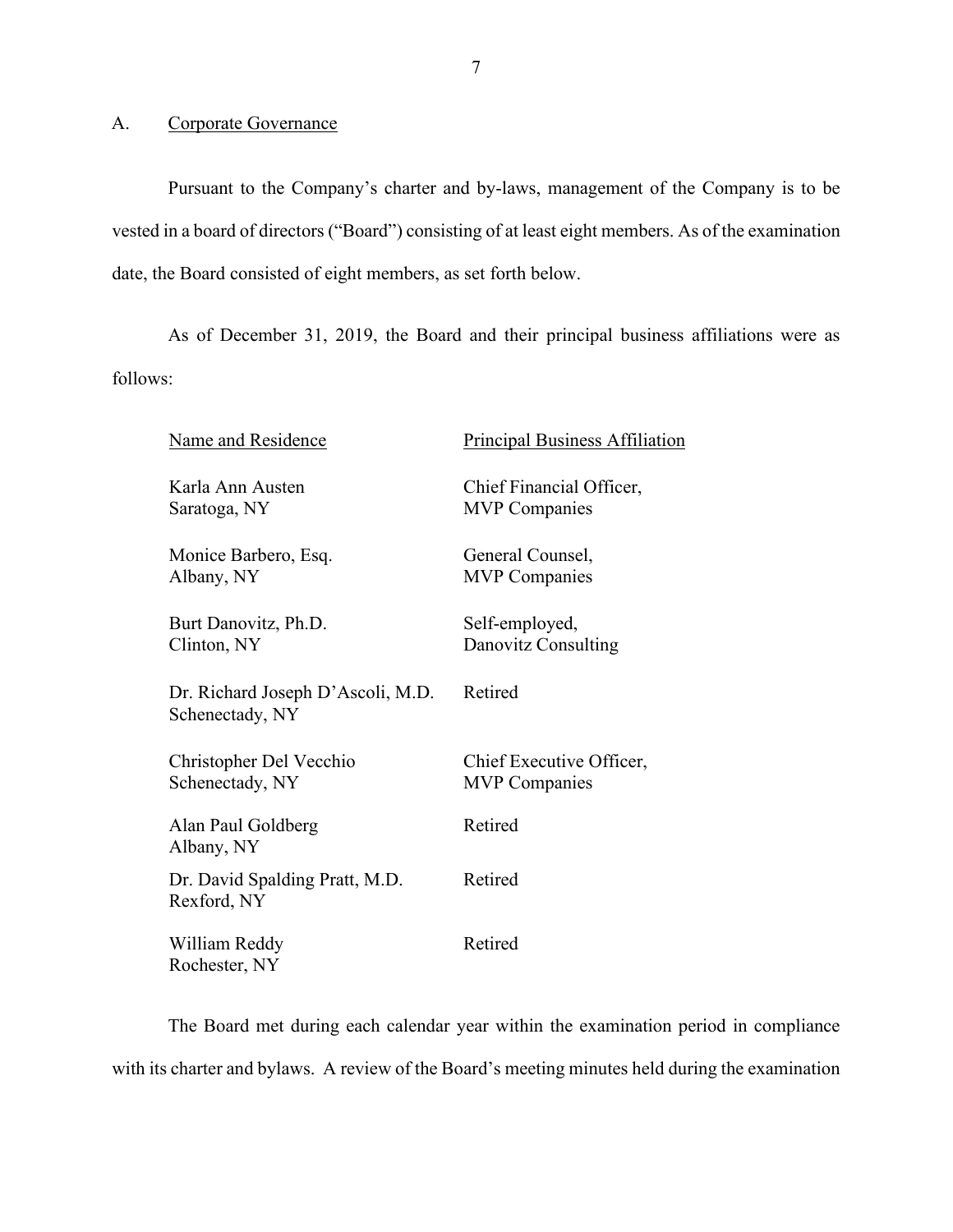period revealed that the meetings were generally well attended, with all members attending at least one-half of the meetings they were eligible to attend.

The principal officers of the Company as of December 31, 2019, were as follows:

| Name                     | Title                                 |
|--------------------------|---------------------------------------|
| Christopher Del Vecchio* | President and Chief Executive Officer |
| Monice Barbero, Esq.     | Secretary                             |
| Karla Ann Austen         | Treasurer and Chief Financial Officer |

\*On September 1, 2019, President Christopher Del Vecchio assumed the position of Chief Executive Officer upon the retirement of Denise V. Gonick, Esq.

#### Enterprise Risk Management

The Company is required to be compliant with Insurance Regulation No. 203 (11 NYCRR 82) as it relates to Enterprise Risk Management ("ERM") and Own Risk and Solvency Assessment ("ORSA"). The Company has a formal ERM framework with defined risk appetites and tolerances for proactively addressing and mitigating risks, including prospective business risks. Exhibit M of the Handbook (*Understanding the Corporate Governance Structure*) was utilized by the examiners as guidance for assessing corporate governance. Overall, it was determined that MVPHIC's Board and key executives maintain an effective control environment.

MVP also established multiple management committees that oversee various aspects of its operations, such as the Enterprise Risk Management Committee, Corporate Compliance Committee, and Quality Improvement Committee and its subcommittees. Each of these committees were implemented and are monitored by executive management of MVP in accordance with their charters/governing documents. These management committee charters/governing documents reflect the Committees' respective purposes.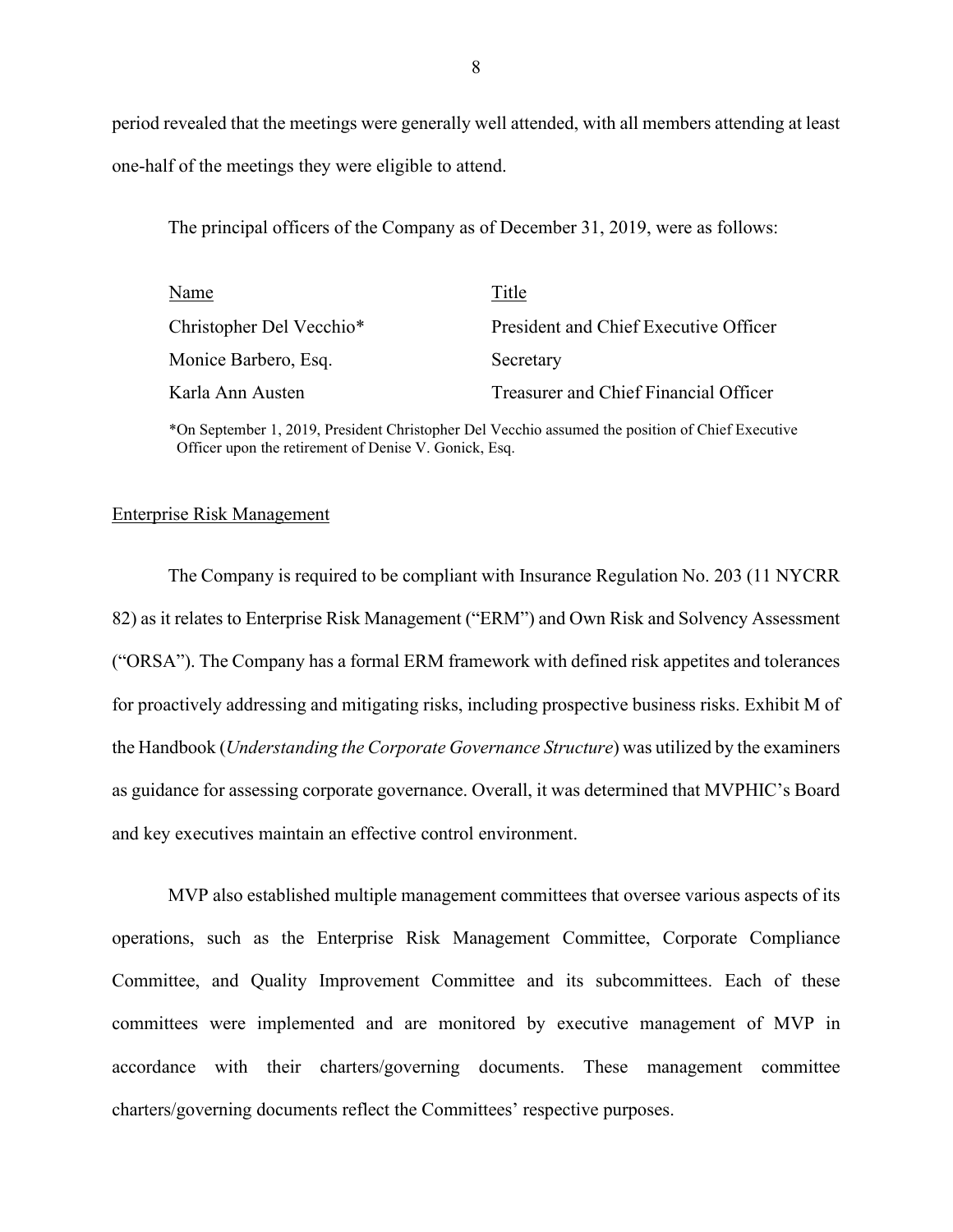In October 2019, a Board level committee, the Compliance and Risk Oversight Committee (the "CROC") replaced the Cybersecurity Committee and assumed, in addition to oversight of cybersecurity, certain oversight responsibilities previously held by other Board committees, such as Enterprise Risk Management, and Corporate Compliance, as well as a new oversight responsibility, vendor management. The CROC is responsible for risk and controls and monitoring and reporting on the MVP Companies' overall ERM program.

Additionally, MVP has established a Government Affairs Department to address emerging policy issues within the health insurance industry and those facing MVP and all of its affiliates. As issues are identified, MVP establishes leadership teams to gain an understanding of the potential impact to the MVP Companies. These leadership teams are developed to provide recommendations to the members of the executive team which have the responsibility for MVP's strategy relative to emerging issues.

#### Information Technology ("IT")

MVP and its subsidiaries have more than 485,000 members across New York and Vermont. MVP manages and maintains a set of computerized application systems to support the Company's business processes. In addition, the Company has a contract for recovery services for its primary facility.

The examination encompassed a review of the controls for financially significant applications, systems and infrastructure. The IT portion of the examination was performed in accordance with the Handbook and utilized applicable procedures found in Exhibit C – *Evaluation of Controls in Information Technology* – of the Handbook.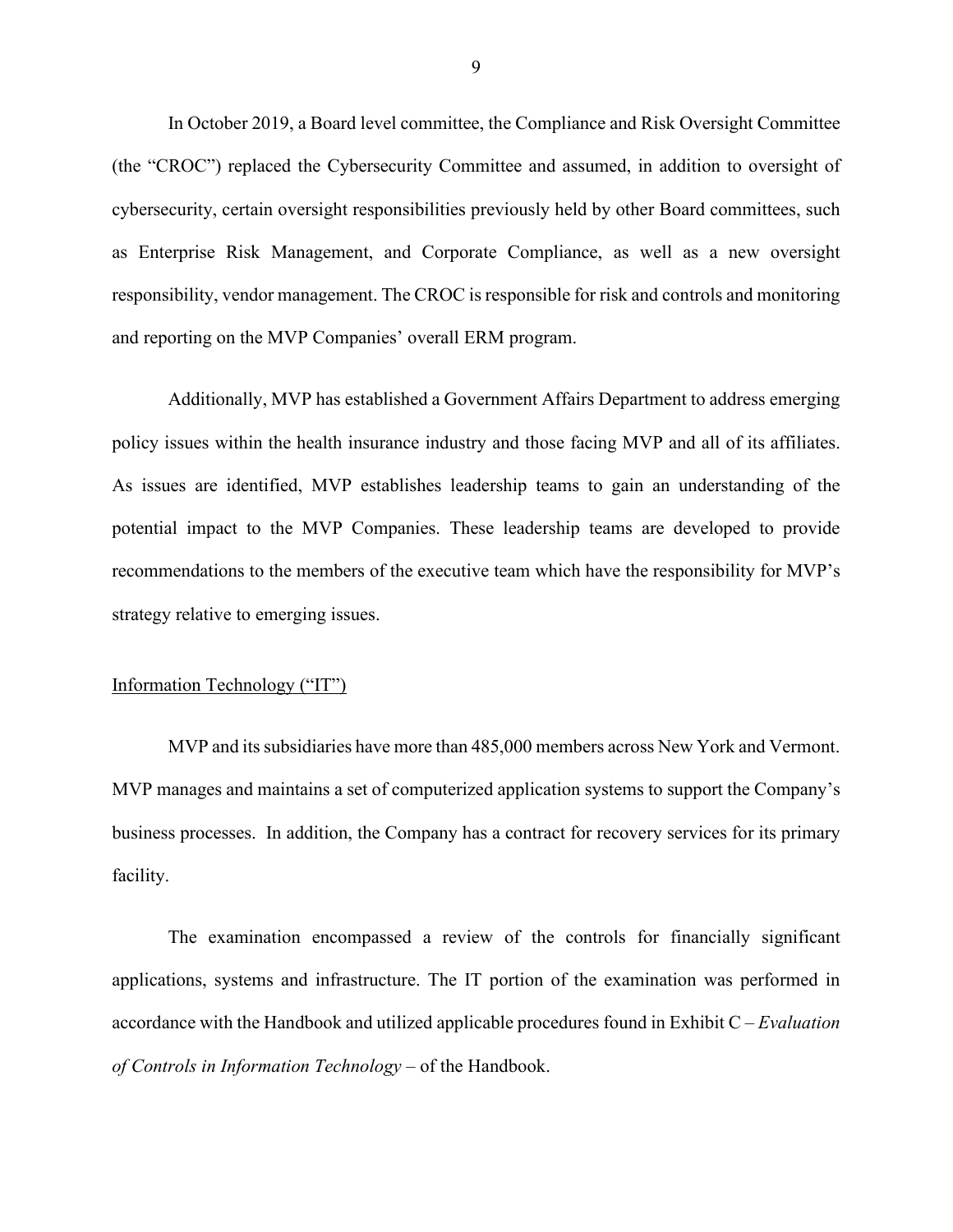Controls for financially significant applications, systems, and underlying infrastructure in each of the NAIC Exhibit C Information Technology Work Program areas listed below represent the framework for the scope of this examination. The following control areas were reviewed:

- Align, Plan and Organize;
- Build, Acquire and Implement;
- Deliver, Service and Support; and
- Monitor, Evaluate, and Assess.

Overall, the IT examination team concluded that MVP's IT General Controls ("ITGC's") are "Effective," resulting in the conclusion that ITGC's are reliable for the purposes of this financial examination. IT review conclusions were based on inquiry, observation, inspection of documentation, independent research and a review of third-party workpapers.

The IT examination team assessed MVP's compliance with the provisions of the Financial Services Regulation No. 500 (23 NYCRR 500) - Cybersecurity Requirements for Financial Services Companies. It was concluded that MVP was compliant with the sections of the Cybersecurity Regulation that were in effect during the examination period. This conclusion was based on a review of the responses provided by MVP to the Department's Cybersecurity letter, review of prior third-party control assessments, inspection of documentation, observation, and management interviews.

#### Internal Audit Department

MVP, the ultimate parent, established an Internal Audit Department ("IAD") function, which is independent of management, to serve all the subsidiaries and affiliates within its holding company system, including MVPHIC. The IAD reports to the Audit Committee ("AC") of the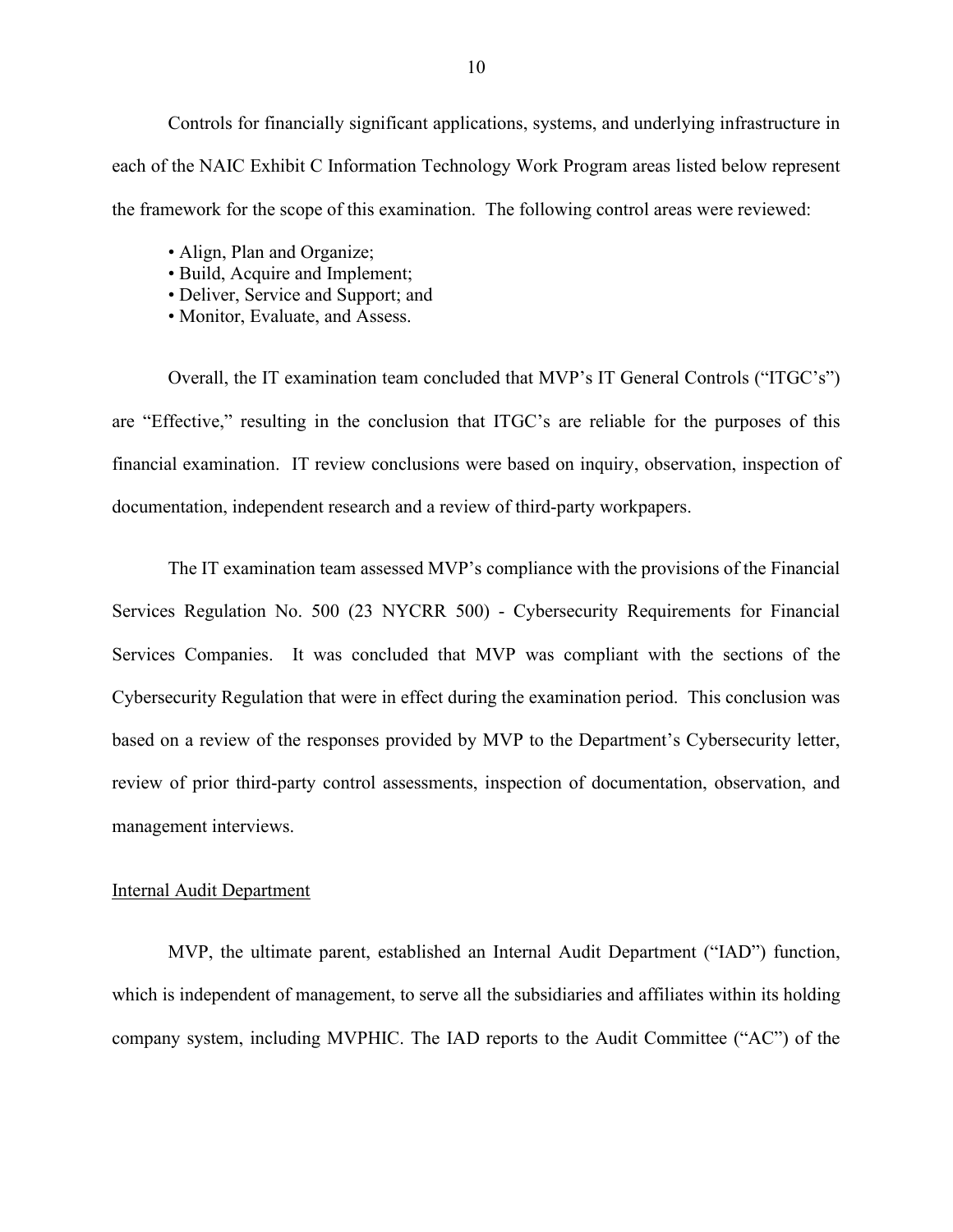MVP Board of Directors, which is comprised entirely of members independent of MVP's and MVPHIC's internal management.

The IAD assists all levels of management by reviewing and testing financial and operational controls and processes established by management to ensure compliance with laws, regulations and policies. The scope of the IAD program is coordinated with KPMG, MVP's independent certified public accountant, to ensure optimal audit coverage and efficiency.

During this examination, consideration was given to the significance and potential impact of certain IAD findings. No exceptions relative to MVPHIC's corporate governance were noted.

#### Insurance Regulation No. 118 (11 NYCRR 89)

The Company's parent, MVPRT Holdings, Inc., as well as its ultimate parent, MVP, are both non-publicly traded companies and therefore not subject to the Sarbanes-Oxley Act of 2002. However, Insurance Regulation No. 118 (11 NYCRR 89) – "Audited Financial Statements," is similar to the NAIC's Model Audit Rule ("MAR"), and therefore applies to certain New York regulated insurance entities, including MVPHIC. Insurance Regulation No. 118 became effective January 1, 2010.

The Audit Committee for MVP, which is composed of outside Directors, assumed responsibility for all entities within the holding company structure. With the independent and internal auditors, the MVP Audit Committee reviews the effectiveness of the accounting and financial controls and elicits recommendations that may improve controls. The MVP Audit Committee met each quarter during the examination period, and meeting minutes were prepared and retained.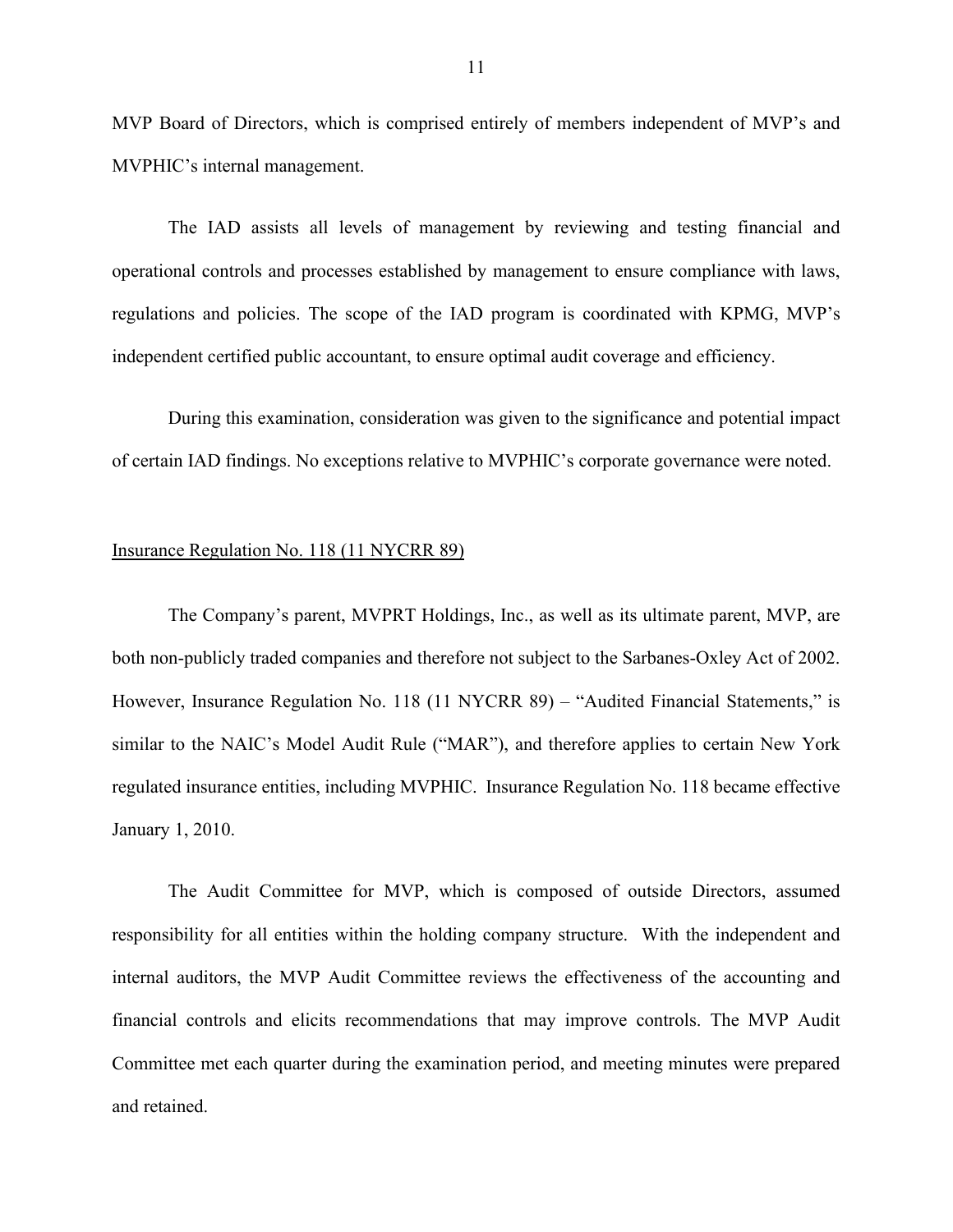MVP's management of general controls is applied to all its subsidiaries and affiliates, which include the Company. As part of MVP's Insurance Regulation No. 118 analysis, the risks from various operations were identified and segregated by operational cycles and entity level controls. The IAD performed its own control testing and accumulated its findings. To the extent possible, the examiners relied upon the work performed by the IAD, as prescribed by the Handbook.

#### B. Territory and Plan of Operation

MVPHIC offers a variety of insurance products and provides health insurance coverage to private and public sector employer groups. The insurance products include fully insured PPO plans for small and large employer groups.

The Company's enrollment of its PPO for each year under examination and 2020 was as follows:

|     | 2017<br>$-\mathbf{v}$ . | 10                       | 1 Q |  |
|-----|-------------------------|--------------------------|-----|--|
| DC. | $\sqrt{2}$              | $\sim$                   | -   |  |
| ◡   | J,V                     | $\overline{\phantom{0}}$ | ⊥ັ  |  |

During the examination period, the PPO membership decreased from 3,670 members to 15 members. The membership further decreased to 6 members in 2020. The primary reason for the significant decrease was the migration of membership from MVPHIC to MVPHSC as noted in Item 2 - Description of Company of this report.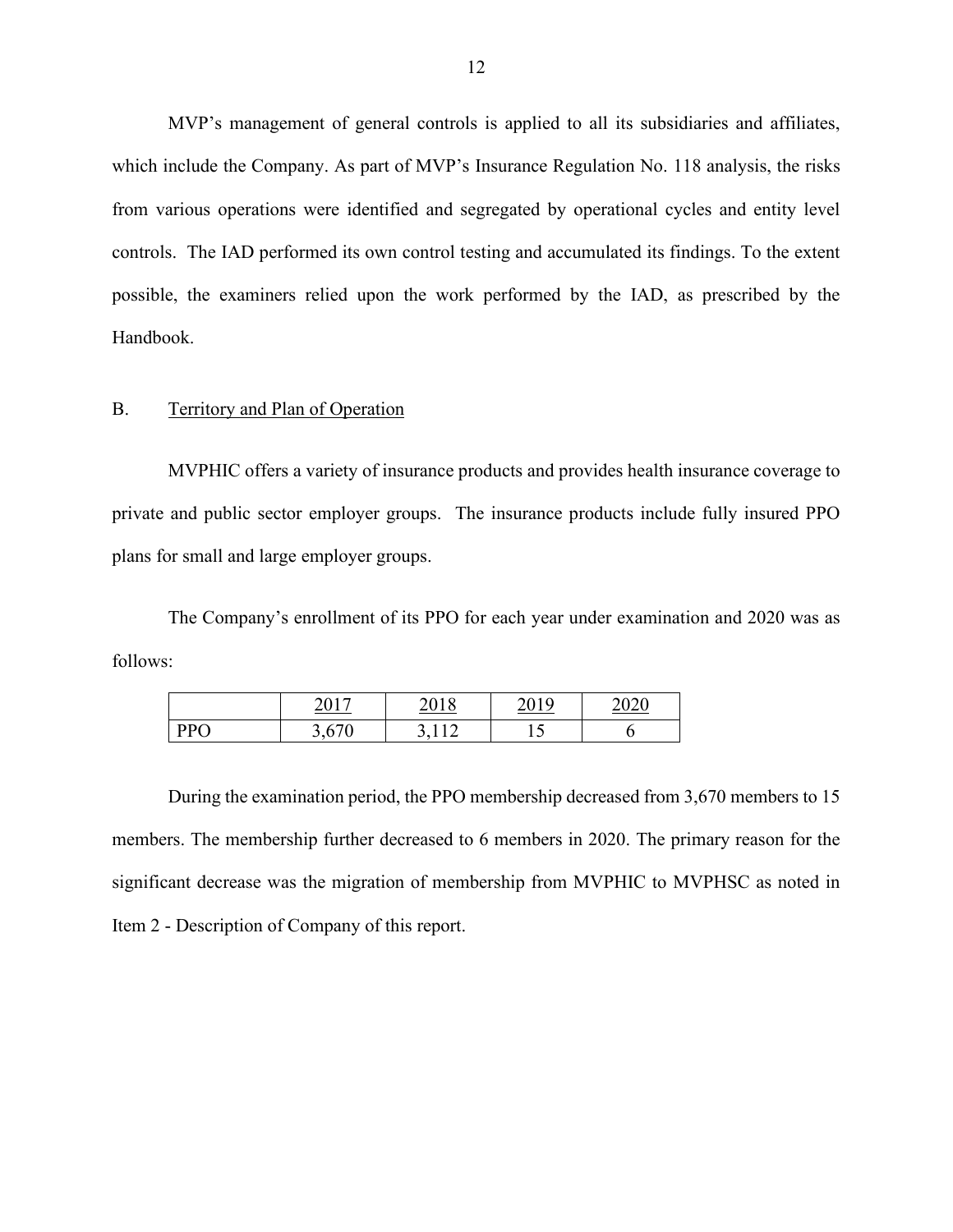The Company's direct written premiums for each year under examination and calendar year 2020 were as follows:

|           | 2017         | 2018         | 2019      | 2020         |
|-----------|--------------|--------------|-----------|--------------|
| <b>NY</b> | 3,897        |              |           | \$(199,552)  |
| - VT      | 20,945,792   | \$20,096,287 | \$457,830 | (312)        |
|           | \$20,949,689 | \$20,096,287 | \$457,830 | \$(199, 864) |

#### C. Reinsurance

#### Assumed Reinsurance

The Company did not assume any business during the examination period.

#### Ceded Reinsurance

On December 31, 2019, the Company had a stop-loss reinsurance agreement with The North River Insurance Company ("NRIC"), a New York licensed insurer. The agreement requires the reinsurer to pay specified amounts of eligible expenses paid by MVPHIC during the contract year. Reinsurance premiums paid and reinsurance losses incurred, but not paid are deducted from premiums collected net of reinsurance in the accompanying statutory basis statements of operations. Any amounts due to MVPHIC pursuant to this agreement are recorded as amounts recoverable from reinsurers in the accompanying statutory basis statements of admitted assets, liabilities, and capital and surplus.

#### Excess-of-loss coverages:

#### Retention:

\$800,000 of eligible expenses per member per agreement year for the commercial lines of business.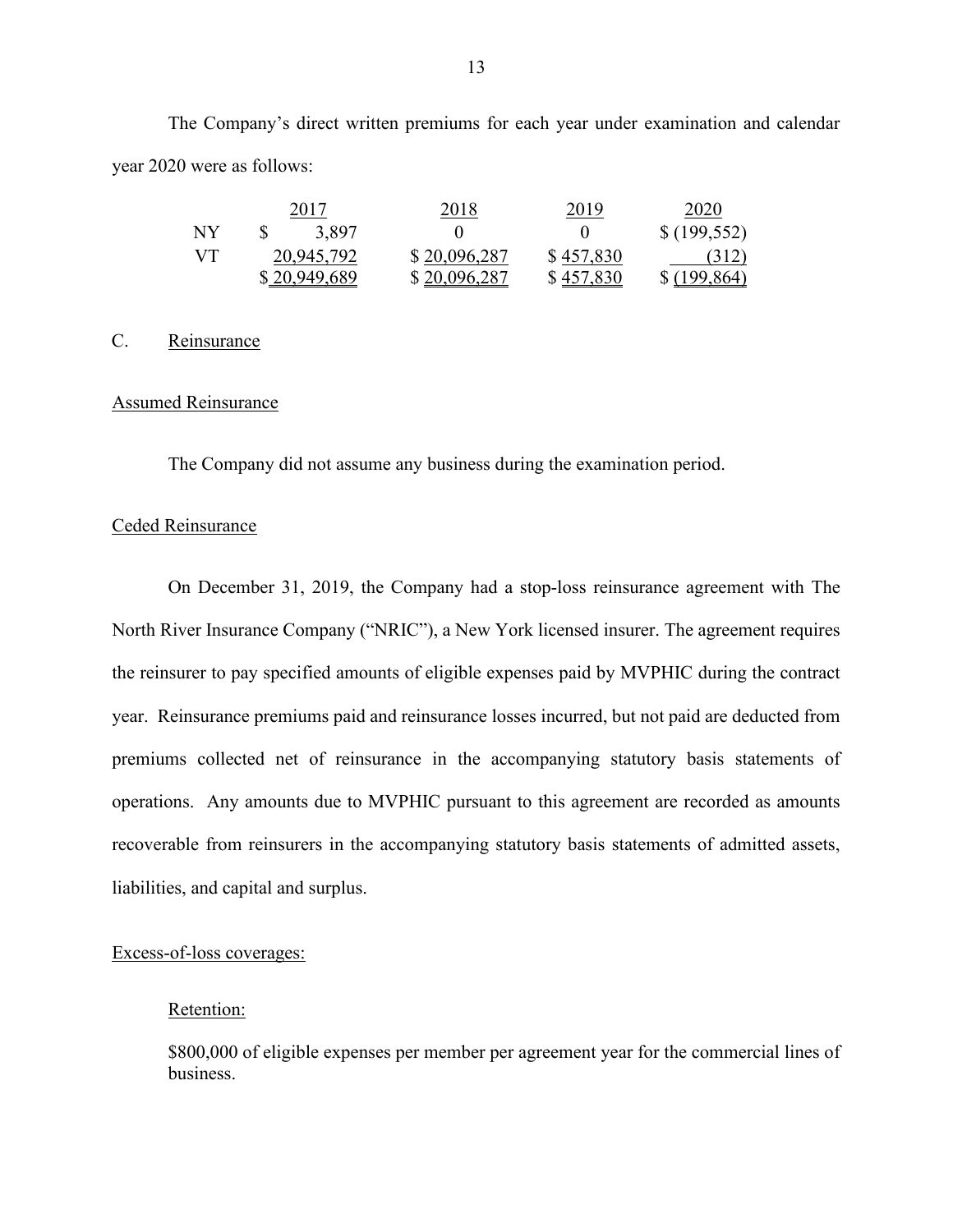#### Coinsurance:

90% of the approved transplants and services other than transplant services after application of Reinsurance Limits and Retention per agreement year, except non-approved transplants, which are reimbursable at 60%.

#### Reimbursement maximum:

\$3,000,000 per member, per agreement year.

The reinsurance agreement contained all the required standard clauses, including the insolvency clause required by Section 1308(a)(2)(A) of the New York Insurance Law.

#### D. Holding Company System

MVPHIC is a wholly-owned subsidiary of MVPRT Holdings, Inc., which is a whollyowned subsidiary of MVPHIC Holding Corp. MVP is the ultimate parent. As a member of a holding company system, MVPHIC is required to file registration statements pursuant to Article 15 of the New York Insurance Law and Insurance Regulation No. 52 (11 NYCRR 80). All pertinent filings made regarding the aforementioned statutes during the examination period were reviewed, and no exceptions were noted.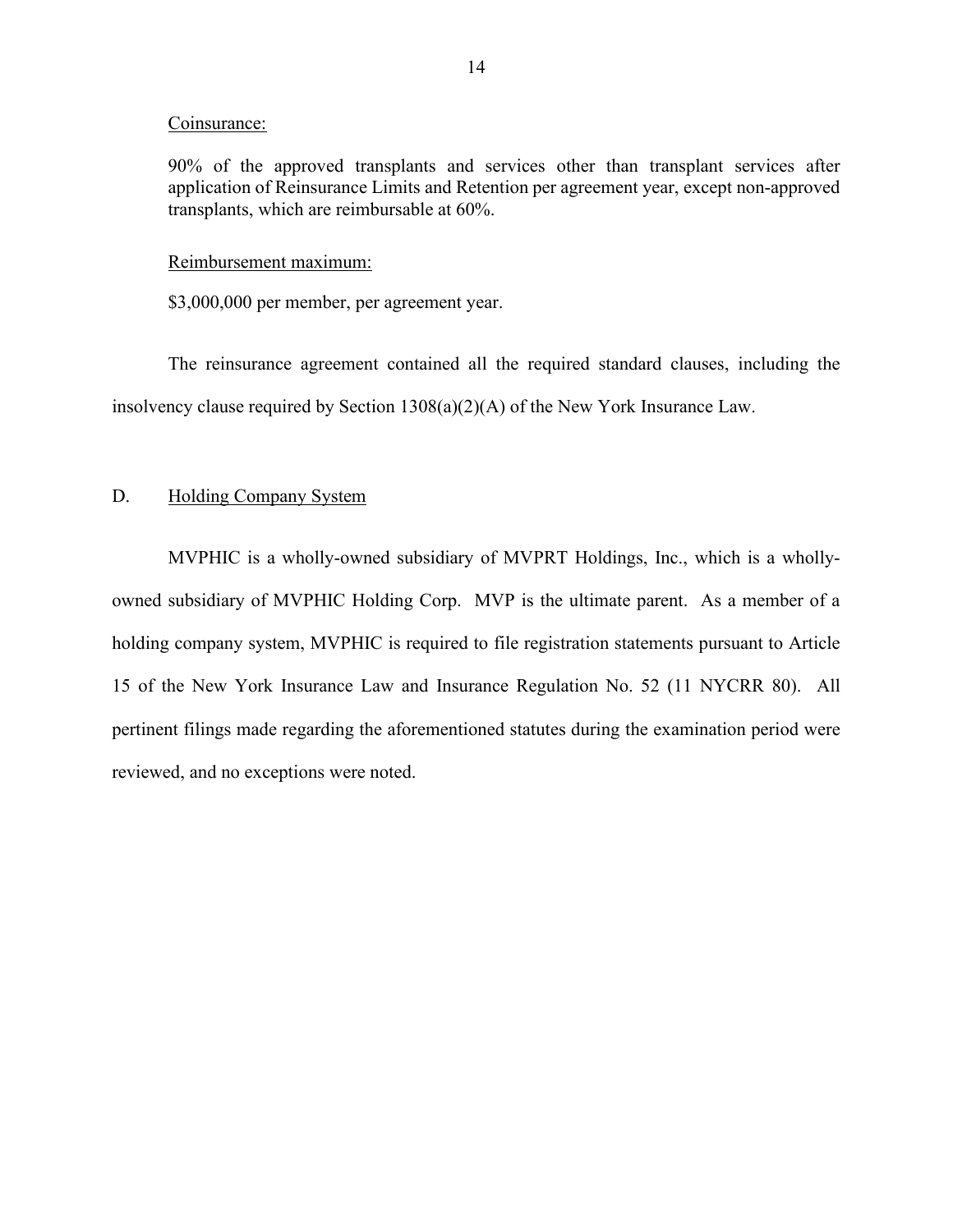The following is the organizational chart of MVP Health Care, Inc. and its subsidiaries as of December 31, 2019:

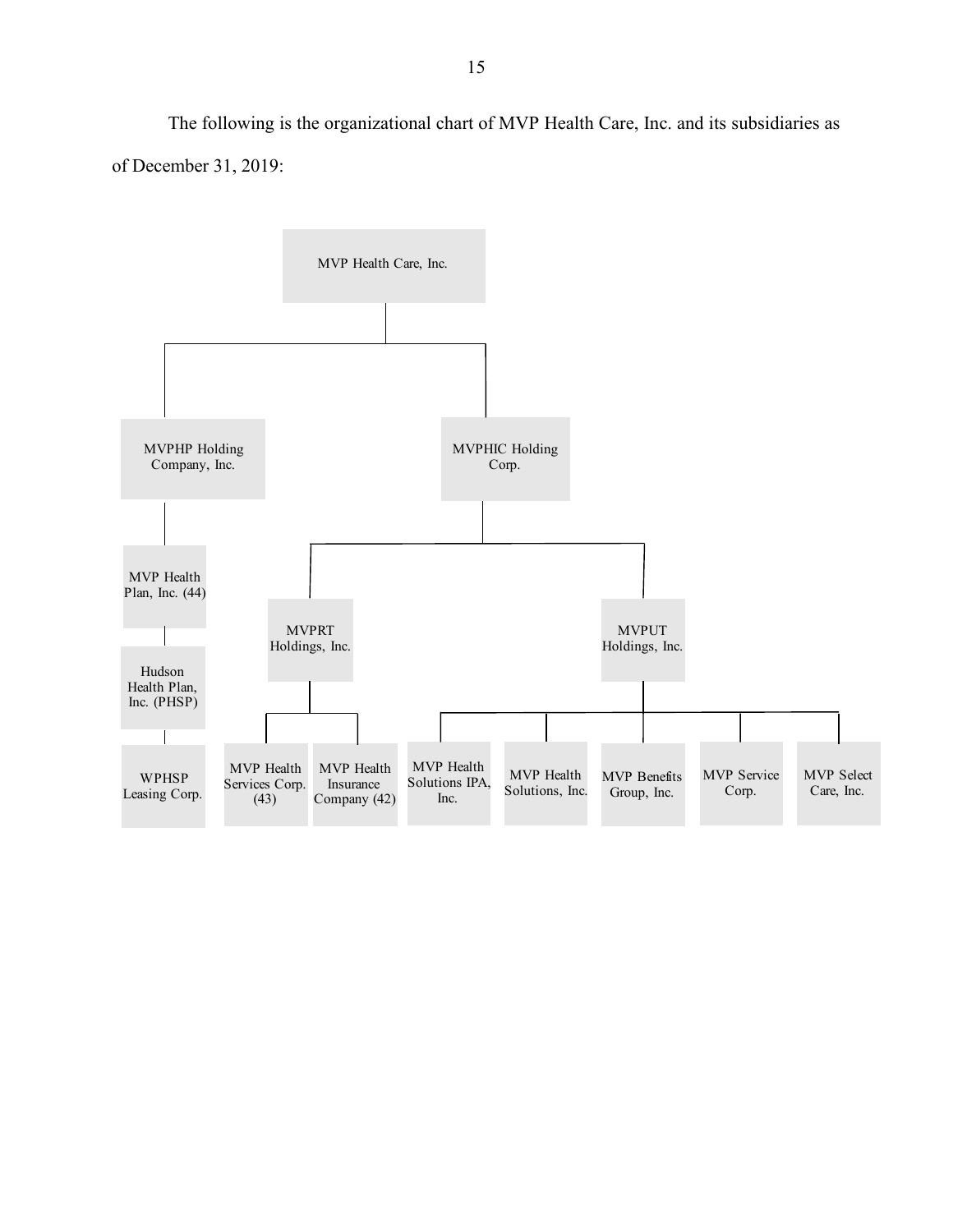The following is a summary of MVP's significant entities within the holding company system shown above:

- MVPHIC Holding Corp. was incorporated on December 13, 2000, pursuant to Section 402 of New York Business Corporation Law. It was specifically formed to hold the stock of MVPHIC. MVPHIC is an Article 42 for-profit accident and health insurance company licensed in the State of New York. MVPHIC Holding Corp. controls 100% ownership of both MVPRT and MVPUT Holdings, Inc. ("MVPUT"). MVP, in turn, owns and controls 100% of the stock of MVPHIC Holding Corp. MVPRT and MVPUT are New York corporations. MVPRT controls subsidiaries that are regulated by the New York Department of Financial Services and the Vermont Department of Financial Regulation. MVPUT controls certain other subsidiaries which are not subject to such regulation. During the examination period, MVPHIC Holding Corp. controlled two subsidiaries of MVPRT. MVPHSC and MVPHIC, are regulated by the New York Department of Financial Services. A third subsidiary, MVP Health Insurance Company of New Hampshire, which was regulated by the New Hampshire Insurance Department, was dissolved on March 31, 2017.
- MVPHP was incorporated on July 30, 1982, pursuant to Section 402 of the New York Not-For-Profit Corporation Law, for the purpose of operating as a health maintenance organization ("HMO"), as such term is defined in Article 44 of the New York Public Health Law. MVPHP operates as an Independent Practice Association ("IPA") model HMO.
- MVPHSC is a not-for-profit corporation, licensed under Article 43 of the New York Insurance Law. Prior to January 2002, MVPHSC offered point-of-service health insurance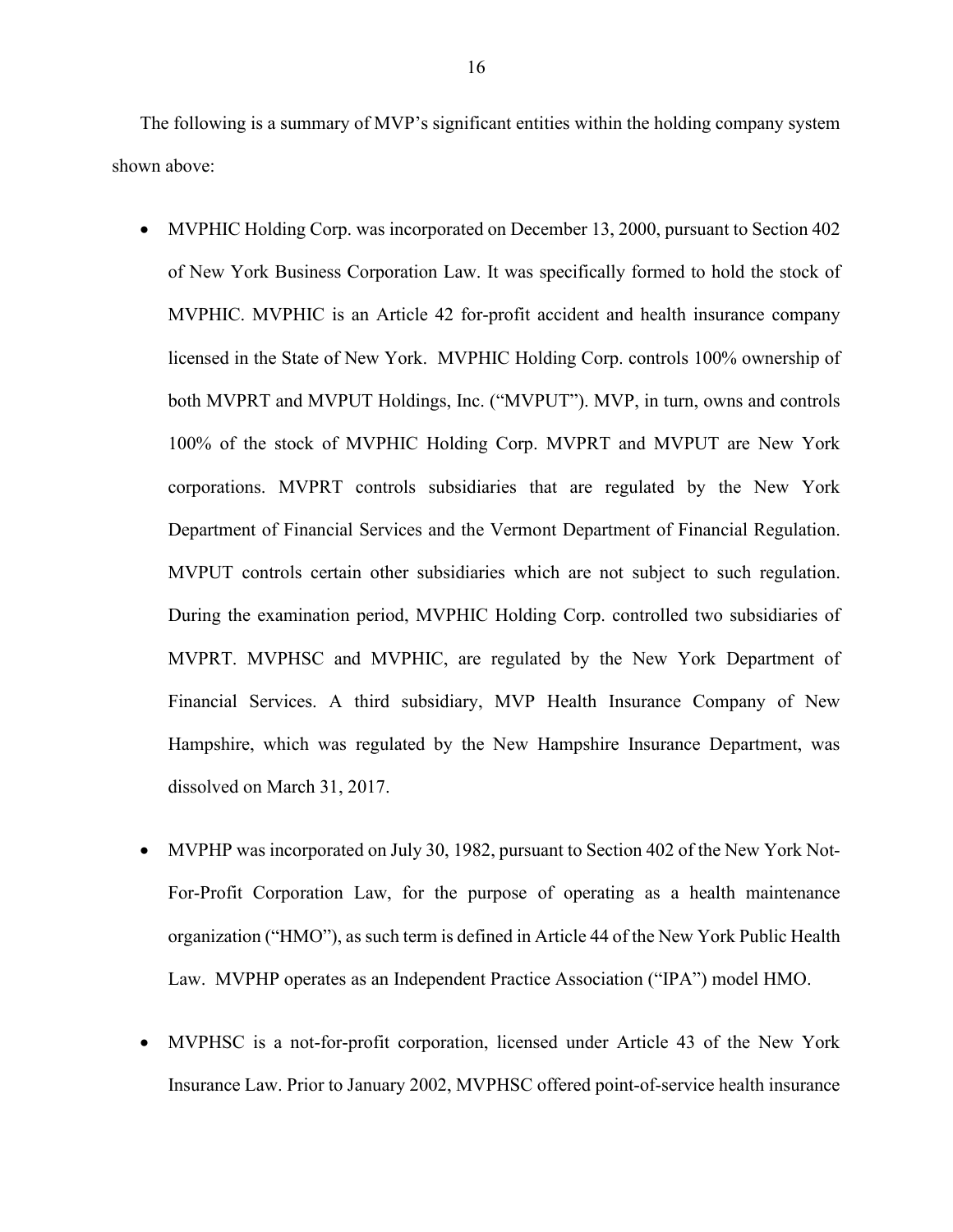products. MVPHSC began writing small and large group health insurance business in 2014, attributing to its rapid growth. As of the date of examination, MVPHSC is licensed in the State of New York to write health and dental insurance pursuant to Article 43 of the New York Insurance Law. MVPHSC is a subsidiary of MVPRT Holdings, Inc., while MVPRT is in turn a wholly-owned subsidiary of MVPHIC Holding Corp. MVPHIC Holding Corp. is in turn a wholly-owned subsidiary of MVP Health Care, Inc.

MVPHIC maintains significant intercompany agreements with several affiliated organizations as follows:

#### Staffing Services Agreement

The Company has a staffing services agreement with MVP Service Corp. ("MVPSC"). MVPSC is wholly-owned by MVPUT. MVPSC's employees perform all of the day-to-day operations of the Company, and charges MVPHIC for its share of costs based on a contractual cost allocation methodology, pursuant to an agreement approved by the Department on March 14, 2008. The first and second amendments to this agreement were approved by the Department on January 1, 2011 and October 29, 2013, respectively. This agreement was not amended during the examination period.

#### Office Facilities, Equipment and Supplies Agreement

During the exam period, MVPHIC was party to an agreement with MVPHP, by which MVPHP provided MVPHIC with space, furnishings, equipment, supplies and facilities necessary for MVPHIC to operate its business. MVPHP bills MVPHIC periodically, but not less than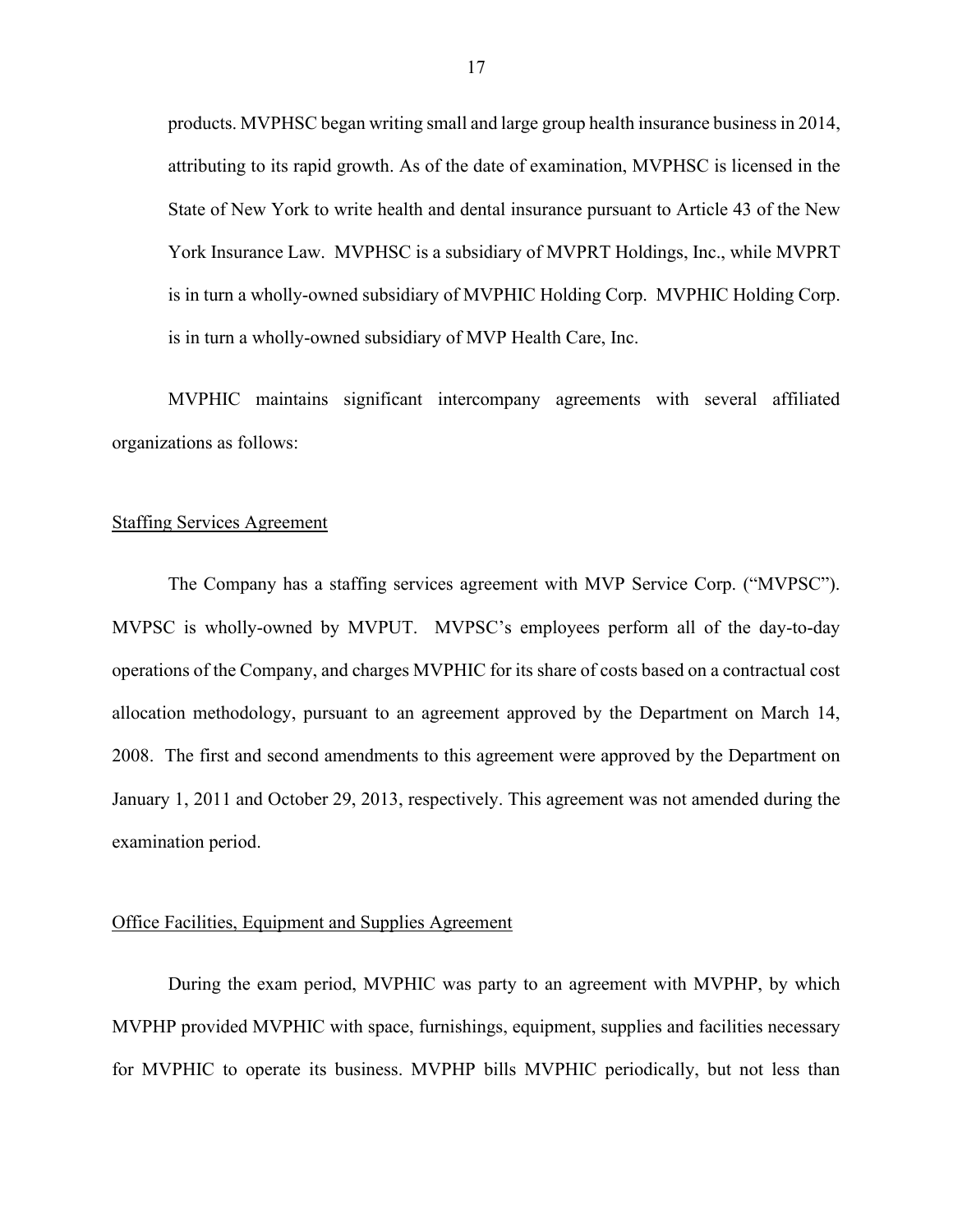quarterly, for access to the equipment provided. The Department approved this agreement on March 14, 2008. The first and second amendments to this agreement were approved by the Department on January 1, 2011 and October 29, 2013, respectively. This agreement was not amended during the examination period.

#### Administrative Services Agreement

MVPHIC entered into an administrative services agreement with Hudson Health Plan ("HHP"), Inc. dated June 1, 2014. In connection with HHP becoming part of the MVP holding company system in late 2013, this agreement was put in place to document MVPHIC's use of HHP's facilities, equipment, and supplies, if any. In addition, it was also intended to document the allocation of HHP staff to MVPHIC, if any (all HHP staff became MVP staff on January 1, 2015). During the period under examination, and through the present period, none of the HHP facilities, equipment, supplies or staff were actually allocated to MVPHIC. The agreement was approved by the Department on October 23, 2014.

#### Tax Allocation Agreement

MVPHIC Holding Corp., entered into a tax allocation agreement with its affiliates, including MVPHIC and MVPHSC, dated January 6, 2006, as amended on December 22, 2009. The amended agreement was approved by the Department on January 8, 2010. The agreement was subsequently amended on April 1, 2017. The purpose of the amendment was to remove various entities within the Holding Company System that were no longer in existence. Per the Company's response to an examiners' inquiry, this change was not considered to be substantive and the Department's review and approval was not sought.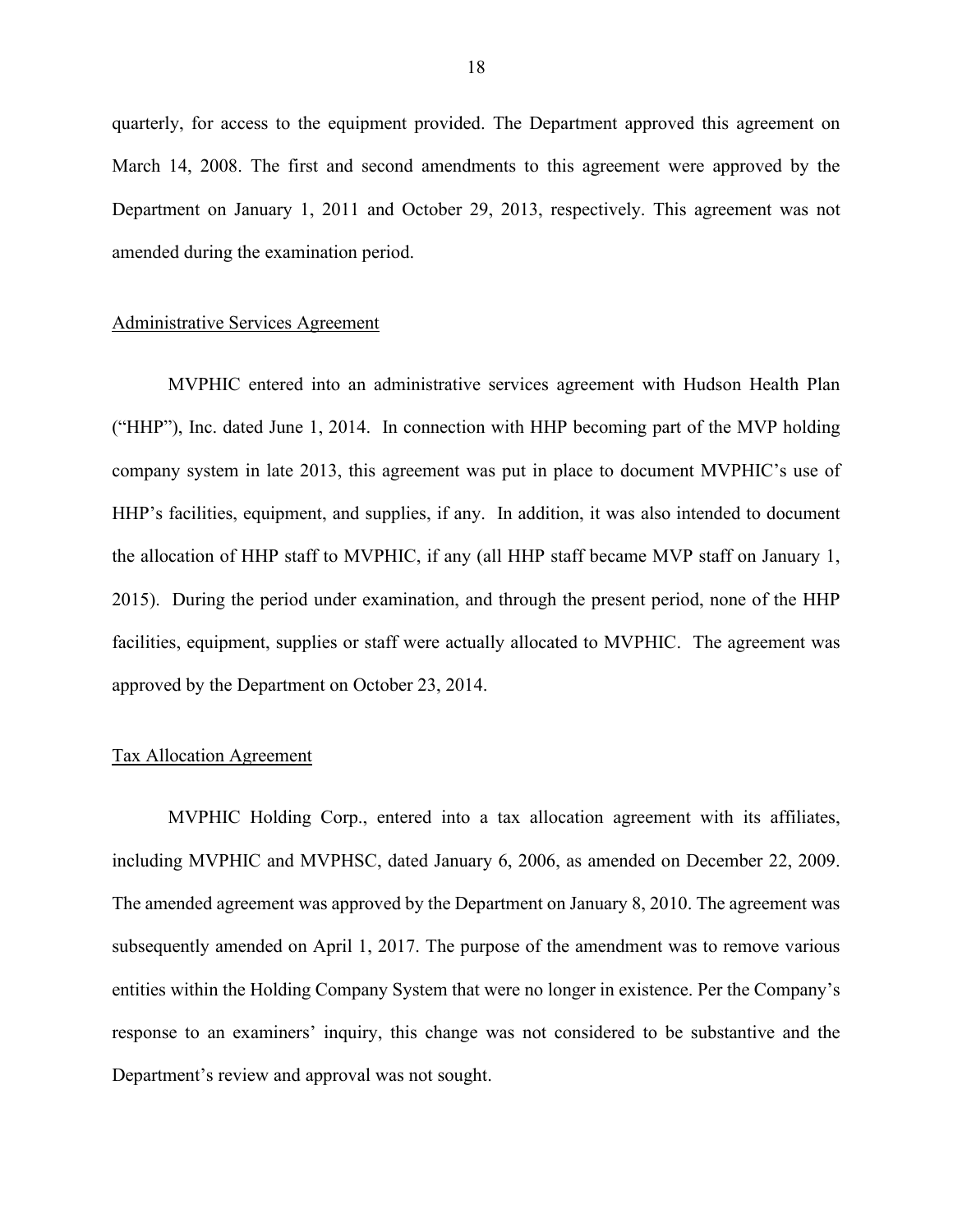#### ACA Fee Allocation Agreement

MVPHIC entered into an ACA Fee Allocation Agreement with MVPHP dated January 1, 2015. Under this agreement, MVPHP agrees to allocate the ACA Fee liability on behalf of various entities within the holding company system. The agreement was approved by the Department on November 24, 2015.

On April 1, 2017, this agreement was amended to remove the New Hampshire entities because they were no longer active. Per the Company's response to an examiners' inquiry, this change was not considered to be substantive and the Department's review and approval was not sought.

Sections 1505(d)(3) and (4) of the New York Insurance Law state, in part:

"The following transactions between a domestic controlled insurer and any person in its holding company system may not be entered into unless the insurer has notified the superintendent in writing of its intention to enter into any such transaction at least thirty days prior thereto, or with regard to reinsurance treaties or agreements at least forty-five days prior thereto, or such shorter period as the superintendent may permit, and the superintendent has not disapproved it within such period …(3) rendering of services on a regular or systematic basis; or (4) any material transaction, specified by regulation, that the superintendent determines may adversely affect the interests of the insurer's policyholders or shareholders."

The Company failed to file the amended ACA Fee Allocation Agreement and Tax Allocation Agreement with the Department as required by Section 1505(d).

It is recommended that the Company comply with Section 1505(d) of the New York Insurance Law and implement practices and procedures to ensure that the Department is properly notified of its intent to enter into and/or amend any form of services or cost-sharing agreement with an affiliated company.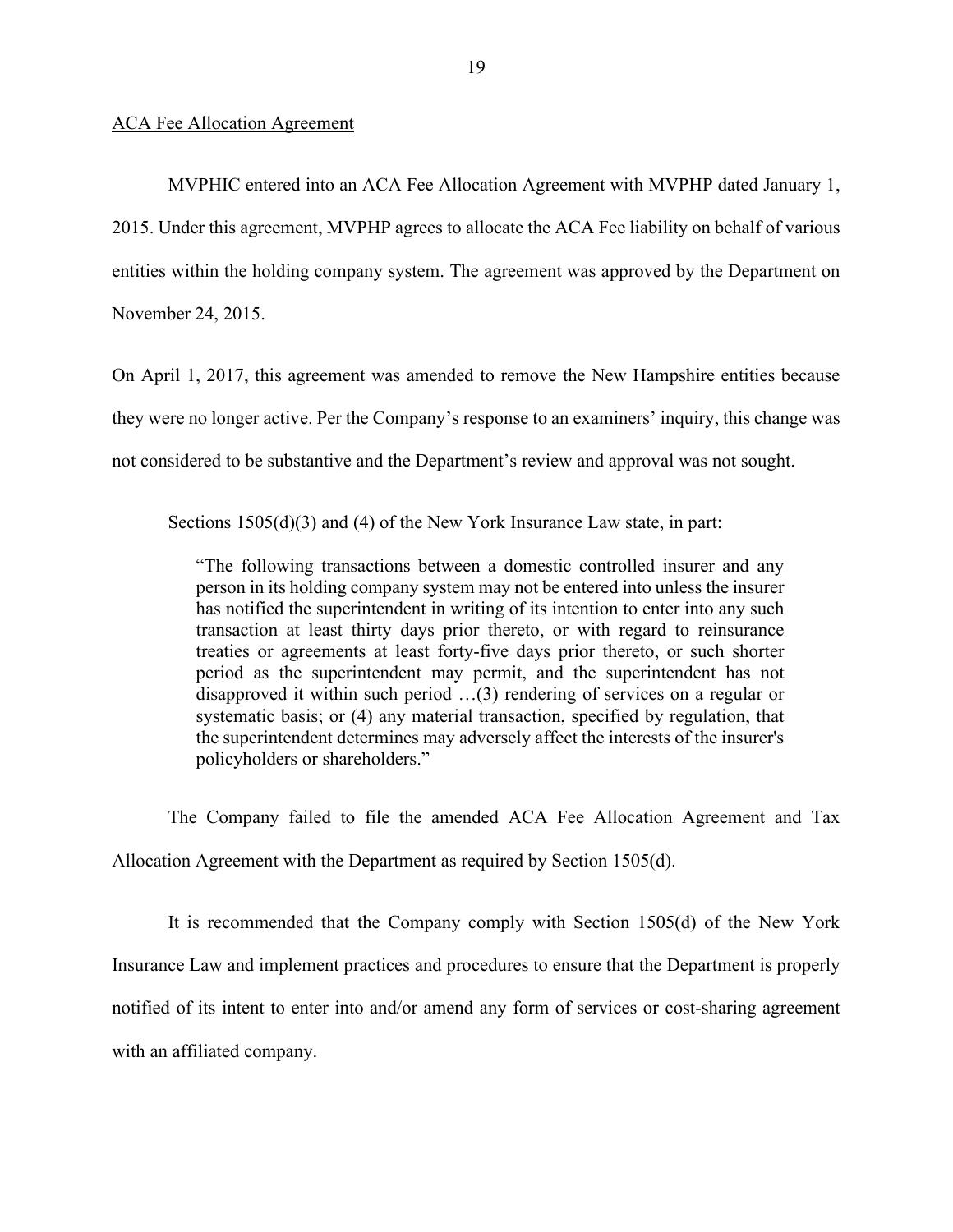#### E. Significant Operating Ratios

The underwriting ratios presented below are on an earned-incurred basis and encompass the three-year period covered by this examination:

| Amounts      | Ratios         |
|--------------|----------------|
| \$37,091,270 | 90.15%         |
| 63,808       | 0.16%          |
| 588,198      | 1.43%          |
| 5,131,192    | 12.47%         |
| 22,600       | 0.05%          |
| (1,752,383)  | $(4.26\%)$     |
| \$41,144,685 | <u>100.00%</u> |
|              |                |

#### F. Affirmation of Prior Report on Examination

Section 312(b) of New York Insurance Law states, in part:

"A copy of the report shall be furnished by such insurer…to each member of its board of directors and each such member shall sign a statement which shall be retained in the insurer's files confirming that such member has received and read such report..."

Although the Company provided the examiners with a copy of a letter addressed to the Department dated September 30, 2020, indicating that a copy of the report on examination was provided to each member of its Board and that each member signed a statement of receipt and reading of the report, the Company failed to produce the actual prepared statements. As a result, it was determined that the Company failed to comply with Section 312(b) of the New York Insurance Law.

It is recommended that the Company comply with Section 312(b) of the New York Insurance Law by obtaining and retaining a signed statement from each of its board members verifying that they have received and read a copy of the report on examination.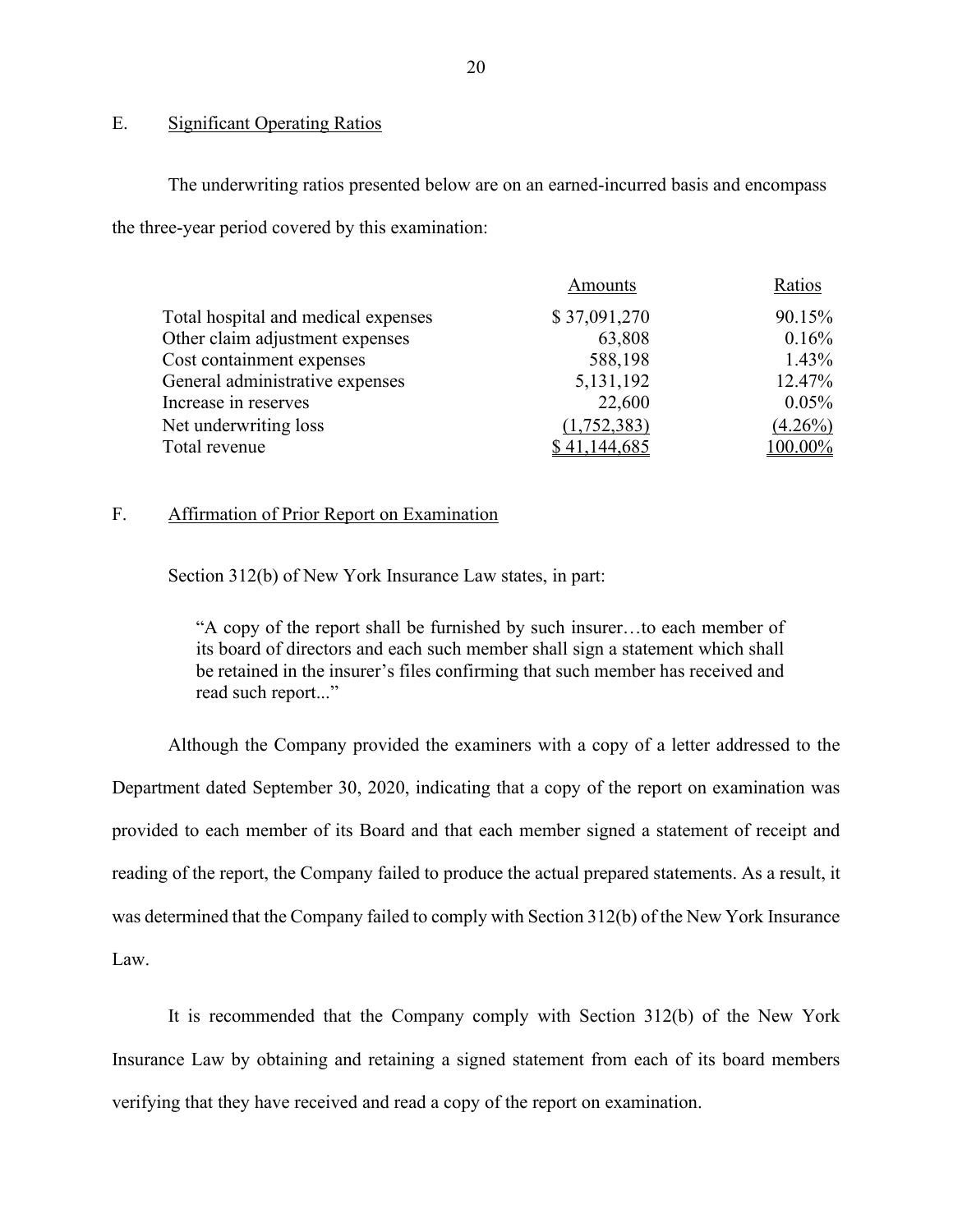#### **3. FINANCIAL STATEMENTS**

The following statements show the assets, liabilities, and capital and surplus as of December 31, 2019, as contained in the Company's 2019 filed annual statement, a condensed summary of operations, and a reconciliation of the capital and surplus account for each of the years under review.

The examiners' review of a sample of transactions did not result in any differences which affected the Company's financial condition as presented in its financial statements contained in the December 31, 2019 filed annual statement.

#### Independent Accountants

KPMG was retained to audit the Company's GAAP basis statements of financial position as of December 31, 2019, as well as any related statements of operations and changes in net assets, and cash flows for the year then ended. A GAAP to statutory footnote was presented within the financial statements of the Company for each of the years audited for the changes in capital and surplus.

KPMG concluded that the GAAP financial statements presented fairly, in all material respects, the financial position of the Company for all years under review. Balances reported in these audited financial statements were reconciled to the corresponding years' annual statements with no discrepancies noted.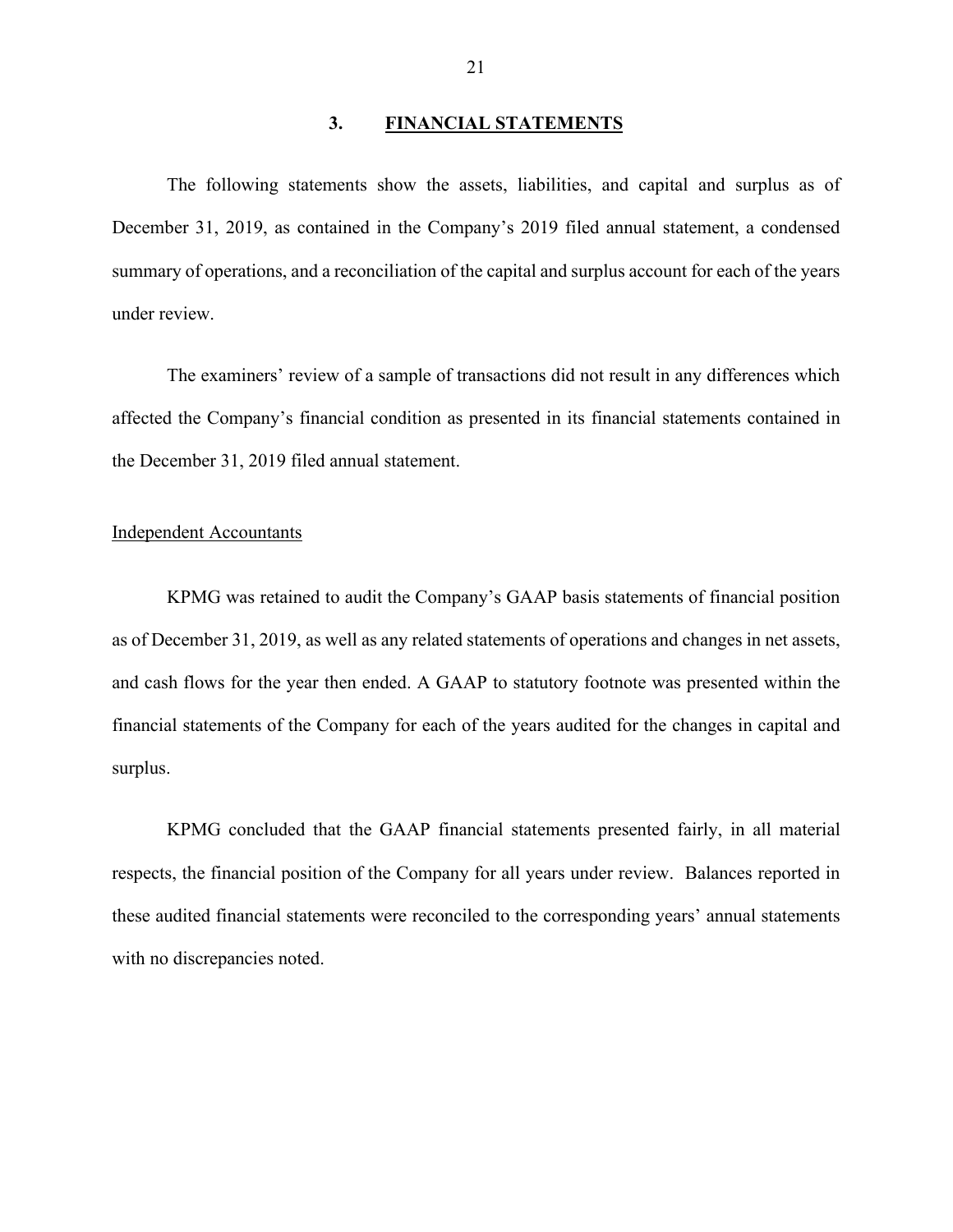#### A. Balance Sheet

Assets

| <b>Bonds</b>                                                                                                                  | \$<br>209,727   |
|-------------------------------------------------------------------------------------------------------------------------------|-----------------|
| Cash, cash equivalents and short-term investments                                                                             | 4,670,447       |
| Investment income due and accrued                                                                                             | 381             |
| Uncollected premiums and agents' balances in the course of<br>collection                                                      | 674             |
| Receivables from parent, subsidiaries and affiliates                                                                          | 212,957         |
| Health care and other amounts receivable                                                                                      | 447,286         |
|                                                                                                                               |                 |
| Aggregate write-ins for other than invested assets                                                                            | 261,750         |
| Total assets                                                                                                                  | \$<br>5,803,222 |
| Liabilities                                                                                                                   |                 |
| Claims unpaid                                                                                                                 | \$<br>3,924     |
| Unpaid claims adjustment expenses                                                                                             | 1,000           |
| Aggregate health policy reserves, including the liability of<br>\$199,552 for medical loss ratio rebate per the Public Health |                 |
| Service Act                                                                                                                   | 222,152         |
| General expenses due or accrued                                                                                               | 79,774          |
| Amounts due to parent, subsidiaries and affiliates                                                                            | 298,529         |
| <b>Total liabilities</b>                                                                                                      | \$<br>605,379   |
| Capital and Surplus                                                                                                           |                 |
| Aggregate write-ins for special surplus funds                                                                                 | 8,729           |
| Common capital stock                                                                                                          | 285,210         |
| Gross paid in and contributed surplus                                                                                         | 215,865,033     |
| Aggregate write-ins for other than special surplus funds                                                                      | 200,000         |
| Unassigned funds (surplus)                                                                                                    | (211, 161, 129) |
| Total capital and surplus                                                                                                     | \$<br>5,197,843 |
| Total liabilities, capital and surplus                                                                                        | \$<br>5,803,222 |

**NOTE:** The Internal Revenue Service has not conducted any audits of the income tax returns filed on behalf of the Company during the period under this examination. The examiners are unaware of any potential exposure of the Company to any further tax assessment and no liability has been established herein relative to such contingency.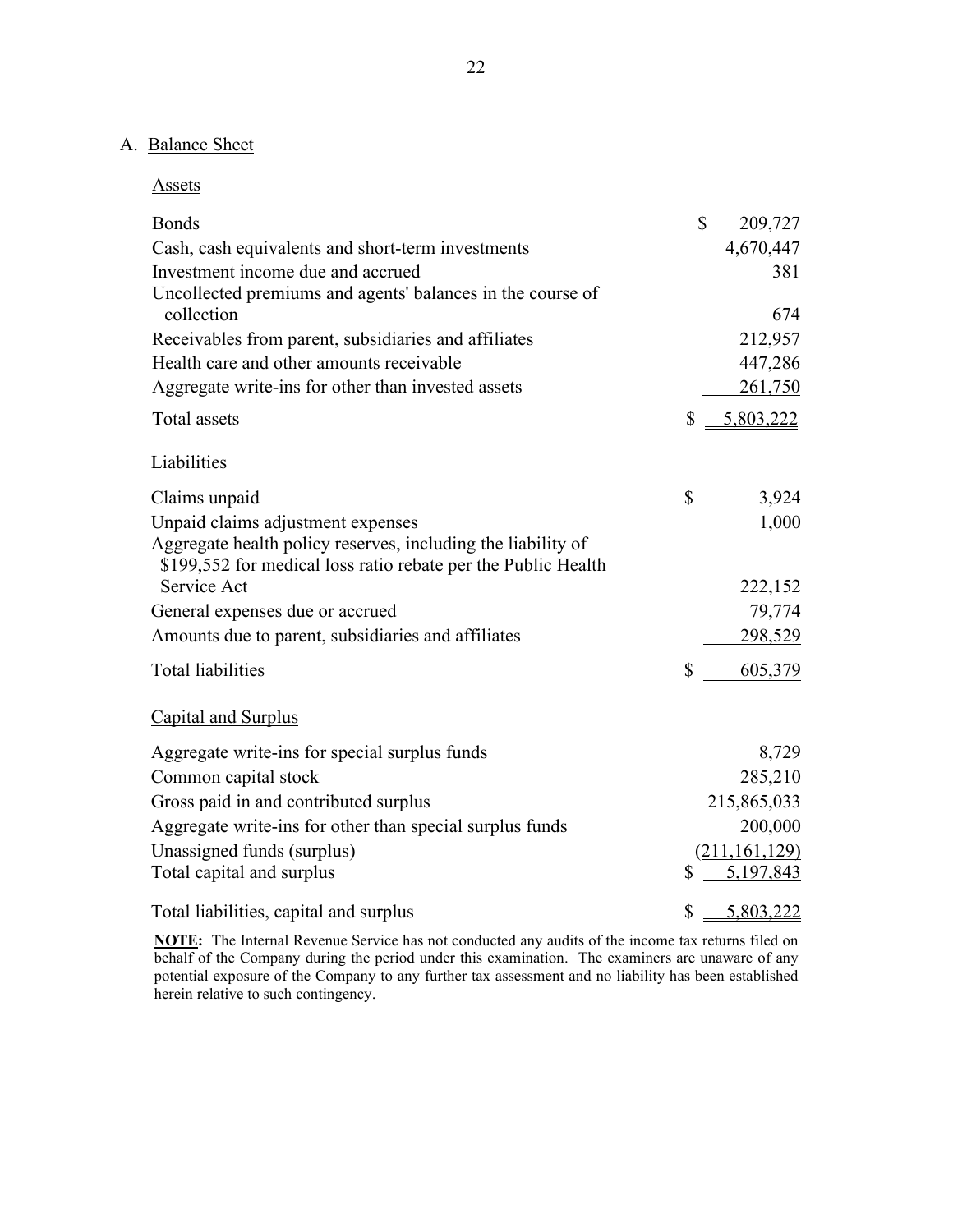## B. Statement of Revenue and Expenses

The Company's capital and surplus decreased \$(19,773,357) during the three-year examination period, January 1, 2017 through December 31, 2019, detailed as follows:

### Revenue

| Total revenue                                         |                  | \$<br>41,144,685 |
|-------------------------------------------------------|------------------|------------------|
| <b>Hospital and Medical Expenses</b>                  |                  |                  |
| Hospital/medical benefits                             | \$<br>31,203,816 |                  |
| Other professional services                           | (30, 844)        |                  |
| Emergency room and out-of-area                        | 878,111          |                  |
| Prescription drugs                                    | 3,934,728        |                  |
| Aggregate write-ins for other hospital and<br>medical | 1,261,857        |                  |
| Incentive pool, withhold adjustments and              |                  |                  |
| bonus amounts                                         | 93,769           |                  |
| Net reinsurance recoveries                            | (250, 167)       |                  |
| Total hospital and medical expenses                   | \$<br>37,091,270 |                  |
| Claims adjustment expenses                            | 652,006          |                  |
| General administrative expenses                       | 5, 131, 192      |                  |
| Increase in reserves for A&H contracts                | 22,600           |                  |
| Total underwriting deductions                         |                  | 42,897,068       |
| Net underwriting loss                                 |                  | (1,752,383)      |
| Net investment income earned                          | 460,975          |                  |
| Net realized capital loss                             | (142, 601)       |                  |
| Net investment gain                                   |                  | 318,374          |
| Net loss before all other federal income taxes        |                  | (1,434,009)      |
| Federal and foreign income taxes incurred             |                  |                  |
| Net loss                                              |                  | \$ (1,434,009)   |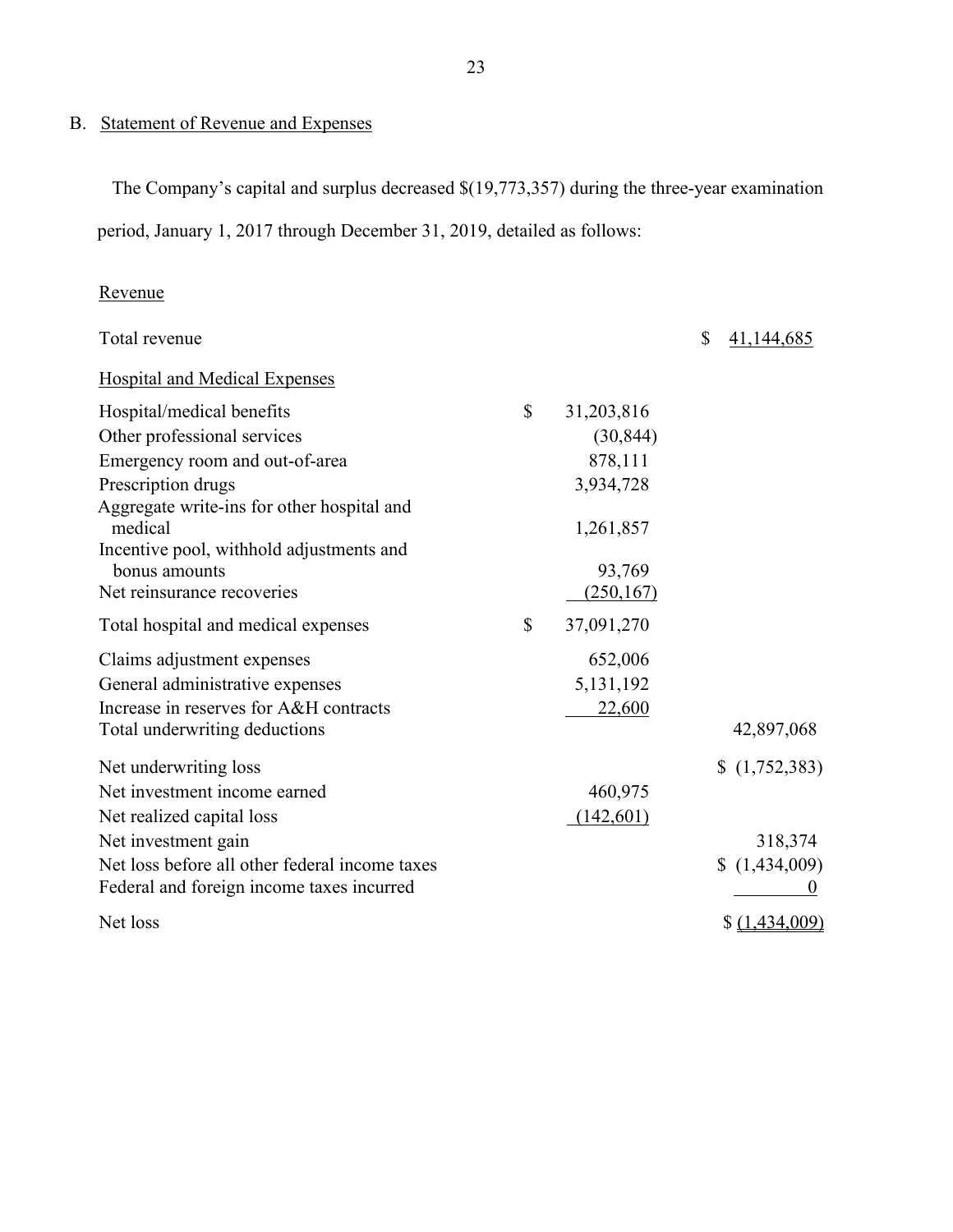## Changes in Capital and Surplus

Capital and surplus per report on examination, as of December 31, 2016 \$ 24,971,200

|                                                | Gains in<br>Surplus | Losses in<br>Surplus |                |
|------------------------------------------------|---------------------|----------------------|----------------|
| Net loss                                       |                     | \$1,434,009          |                |
| Change in non-admitted assets                  | \$2,078,531         |                      |                |
| Capital changes - transferred from surplus     |                     | 1,714,790            |                |
| Surplus adjustment - paid in                   |                     | 18,785,247           |                |
| Aggregate write-ins for gains in surplus       | 82,158              |                      |                |
| Net decrease in capital and surplus            |                     |                      | (19, 773, 357) |
| Capital and surplus per report on examination, |                     |                      |                |
| as of December 31, 2019                        |                     |                      | 5,197,843      |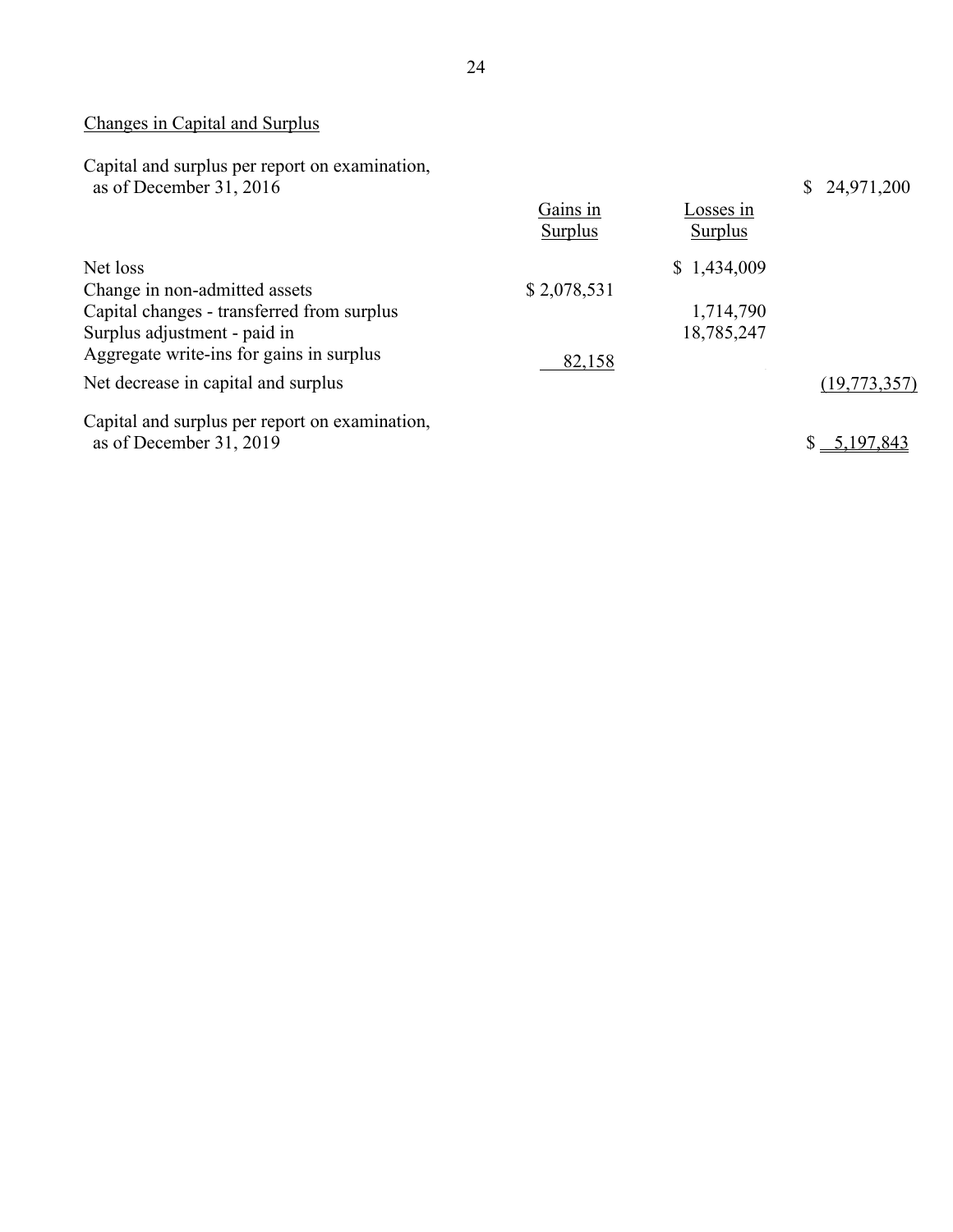#### **4. CLAIMS UNPAID**

The examination liability of \$3,924 for the above captioned account is the same as the amount reported by the Company as of December 31, 2019.

The examination analysis of the claims unpaid reserve was conducted in accordance with generally accepted actuarial principles and practices and was based on statistical information contained in the Company's internal records and filed annual statements as verified during the examination. The examination reserve was based upon actual payments made through a point in time, plus an estimate for claims remaining unpaid at that date. Such estimate was calculated based on actuarial principles, which utilized the Company's experience in projecting the ultimate cost of claims incurred on or prior to December 31, 2019.

#### **5. SUBSEQUENT EVENTS**

On March 11, 2020, the World Health Organization declared the spreading coronavirus (COVID- 19) outbreak a pandemic. On March 13, 2020, the coronavirus pandemic was declared a national emergency in the United States. The epidemiological threat posed by COVID-19 continues to have disruptive effects on the economy, including disruption of the global supply of goods, reduction in the demand for labor, and reduction in the demand for U.S. products and services, resulting in a sharp increase in unemployment. The economic disruptions caused by COVID-19 and the increased uncertainty about the magnitude of the economic slowdown has also caused extreme volatility in the financial markets.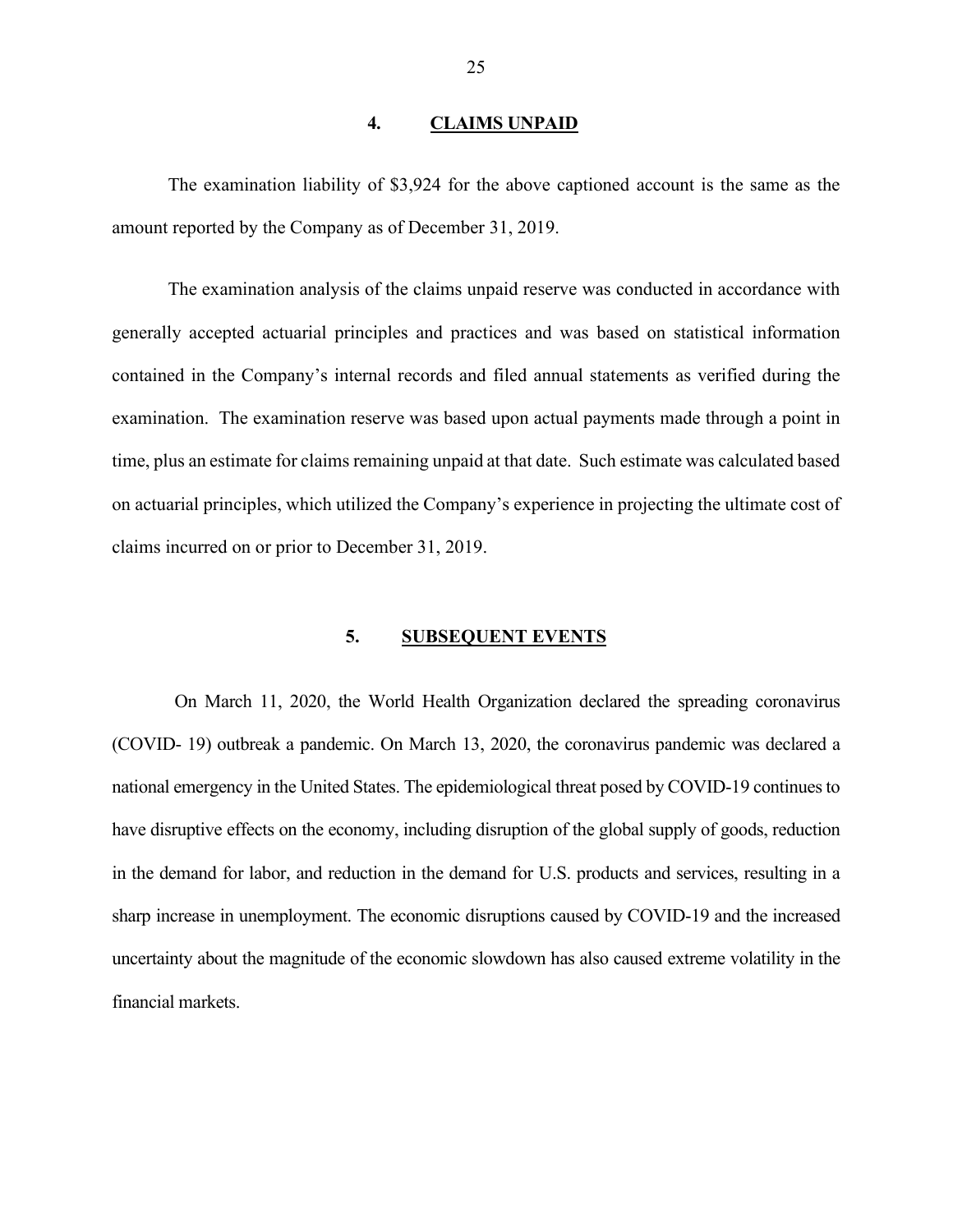The full effect of COVID-19 on the U.S. and global insurance and reinsurance industry is still unknown at the time of releasing this report. The New York Department of Financial Services expects the COVID-19 outbreak to impact a wide range of insurance products resulting in coverage disputes, reduced liquidity of insurers, and other areas of operations of insurers. The New York Department of Financial Services and all insurance regulators, with the assistance of the National Association of Insurance Commissioners ("NAIC"), continue to monitor the situation through a coordinated effort and will continue to assess the impacts of the pandemic on U.S. insurers.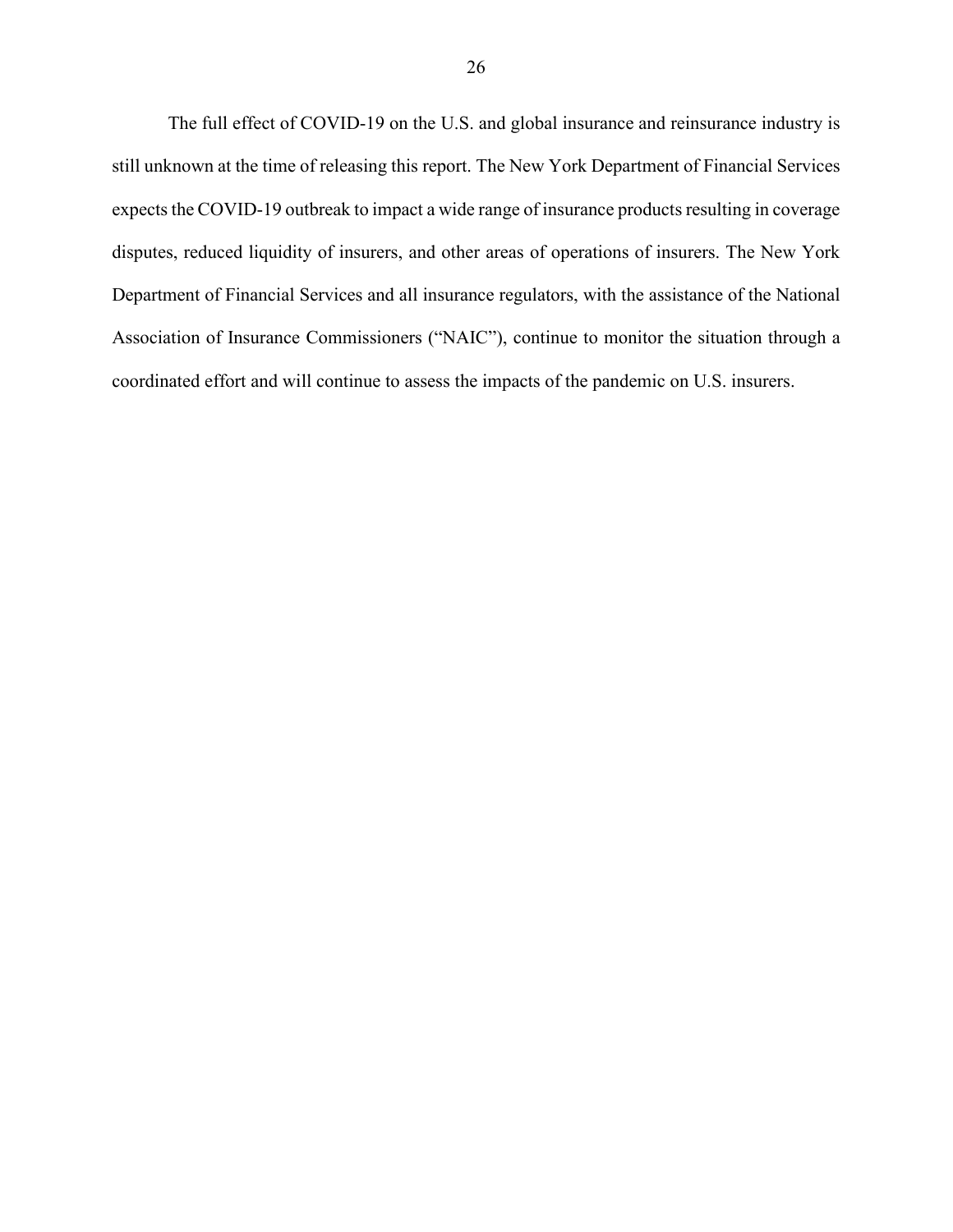## **6. COMPLIANCE WITH PRIOR REPORT ON EXAMINATION**

The prior report on examination did not include comments and/or recommendations.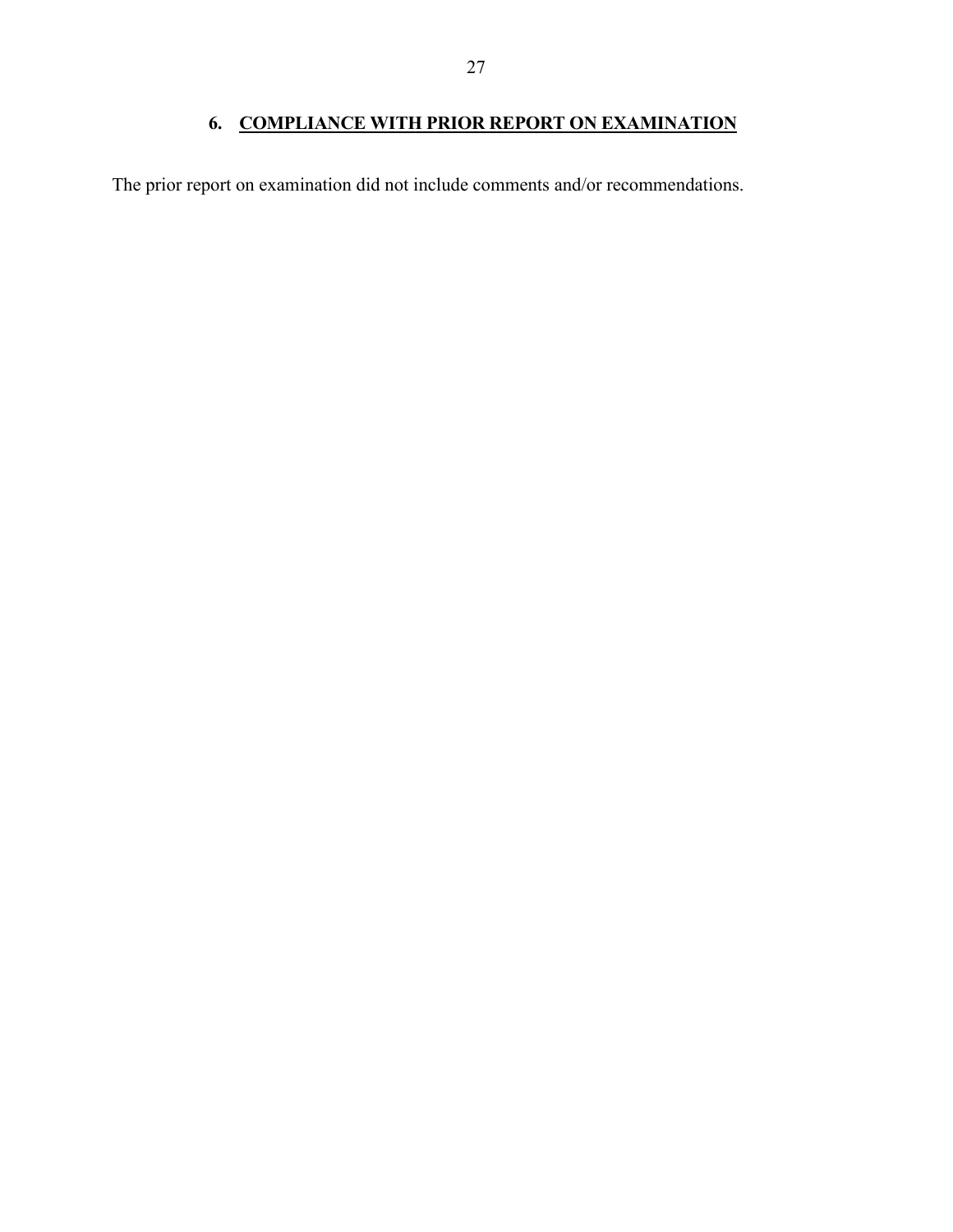### **7. SUMMARY OF COMMENTS AND RECOMMENDATIONS**

#### **ITEM PAGE NO.**

#### A. Holding Company System

It is recommended that the Company comply with Section 1505(d) of the New York Insurance Law and implement practices and procedures to ensure that the Department is properly notified of its intent to enter into and/or amend any form of services or cost-sharing agreement with an affiliated company. 19

#### B. Affirmation of Prior Report on Examination

It is recommended that the Company comply with Section 312(b) of the New York Insurance Law by obtaining and retaining a signed statement from each of its board members verifying that they have received and read a copy of the report on examination. 20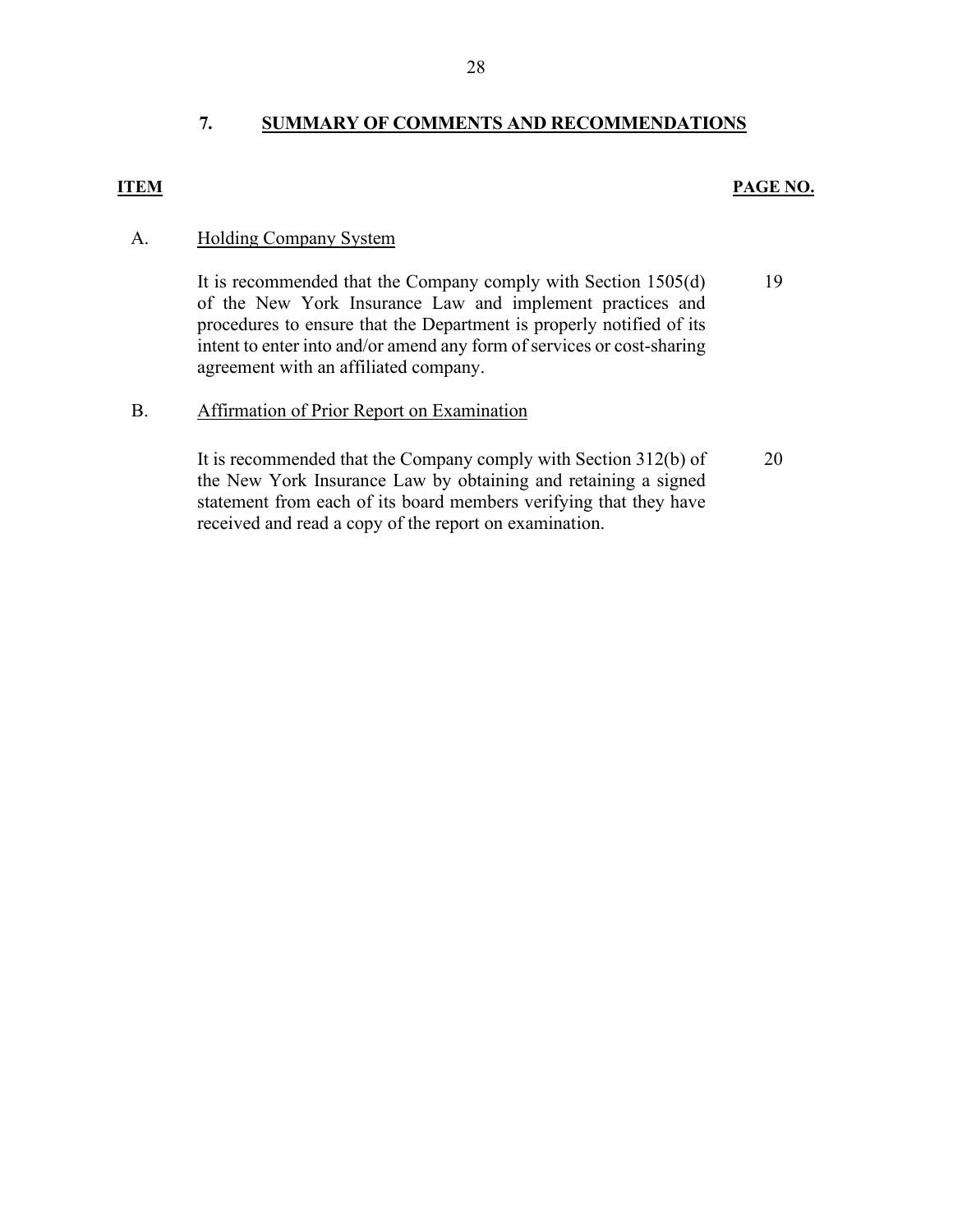Respectfully submitted,

 $\sqrt{S}/$   $\sqrt{S}/$   $\sqrt{S}/$   $\sqrt{S}/$   $\sqrt{S}/$   $\sqrt{S}/$   $\sqrt{S}/$   $\sqrt{S}/$   $\sqrt{S}/$   $\sqrt{S}/$   $\sqrt{S}/$   $\sqrt{S}/$   $\sqrt{S}/$   $\sqrt{S}/$   $\sqrt{S}/$   $\sqrt{S}/$   $\sqrt{S}/$   $\sqrt{S}/$   $\sqrt{S}/$   $\sqrt{S}/$   $\sqrt{S}/$   $\sqrt{S}/$   $\sqrt{S}/$   $\sqrt{S}/$   $\sqrt{S}/$   $\sqrt{S}/$   $\sqrt{S}/$   $\sqrt{S$ James B. Morris, CPA, CFE

Examiner-in-Charge

#### STATE OF MARYLAND )

) SS.

# COUNTY OF BALTIMORE )

 $\hspace{0.6cm}$ 

**James B. Morris**, being duly sworn, deposes and says that the foregoing submitted report is true to the best of his knowledge and belief.

> $/S/$ James B. Morris, CPA, CFE

Subscribed and sworn to before me

this day of 2021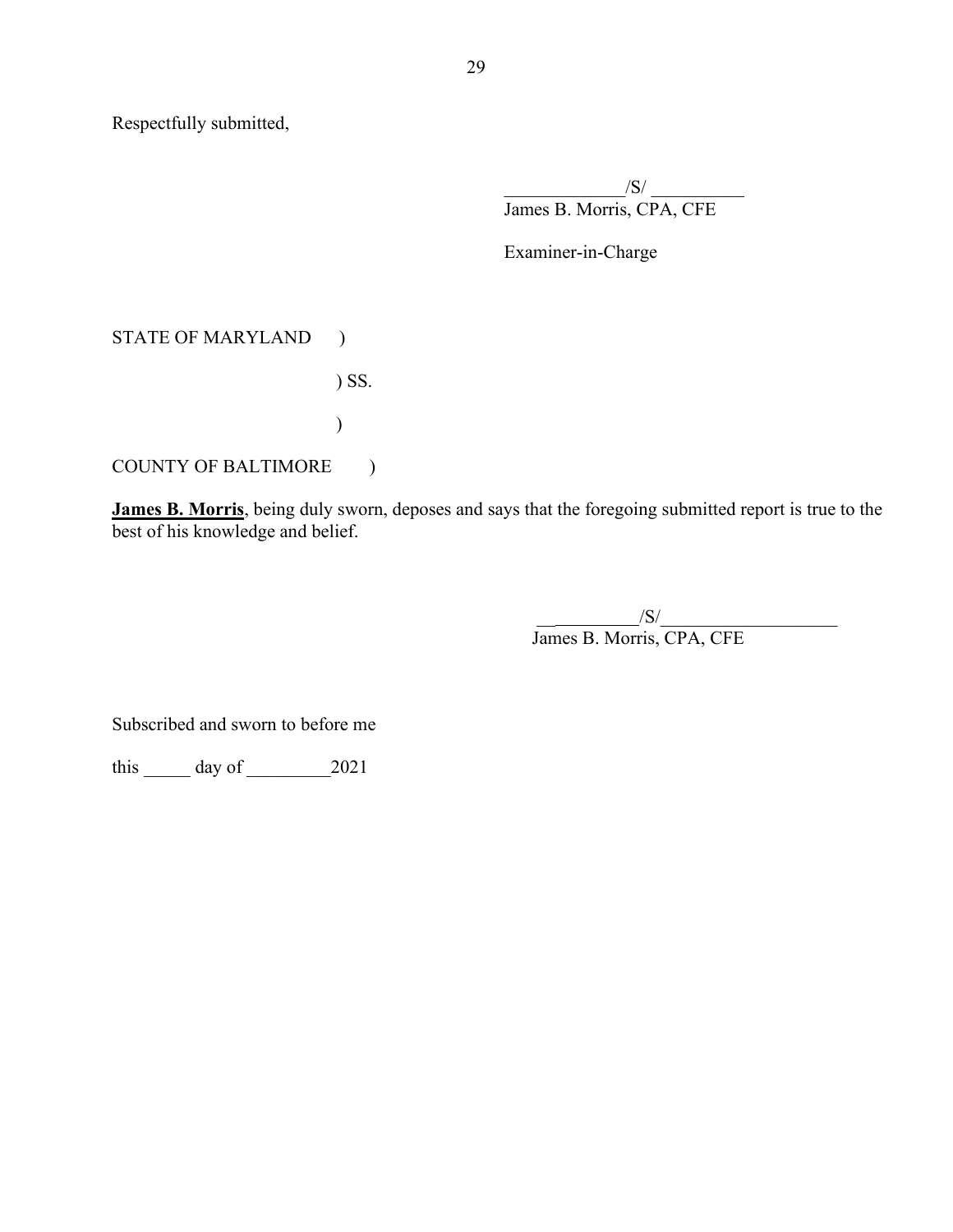Respectfully submitted,

 $\frac{1}{10}$  /S/ $\frac{1}{10}$ 

Jeffrey Usher, CFE

Supervising Insurance Examiner

#### STATE OF NEW YORK )

### ) SS.

 $\hspace{0.6cm}$ 

COUNTY OF NEW YORK )

**Jeffrey Usher**, being duly sworn, deposes and says that the foregoing submitted report is true to the best of his knowledge and belief.

> $\sqrt{S/2}$ Jeffrey Usher, CFE

Subscribed and sworn to before me This day of 2021